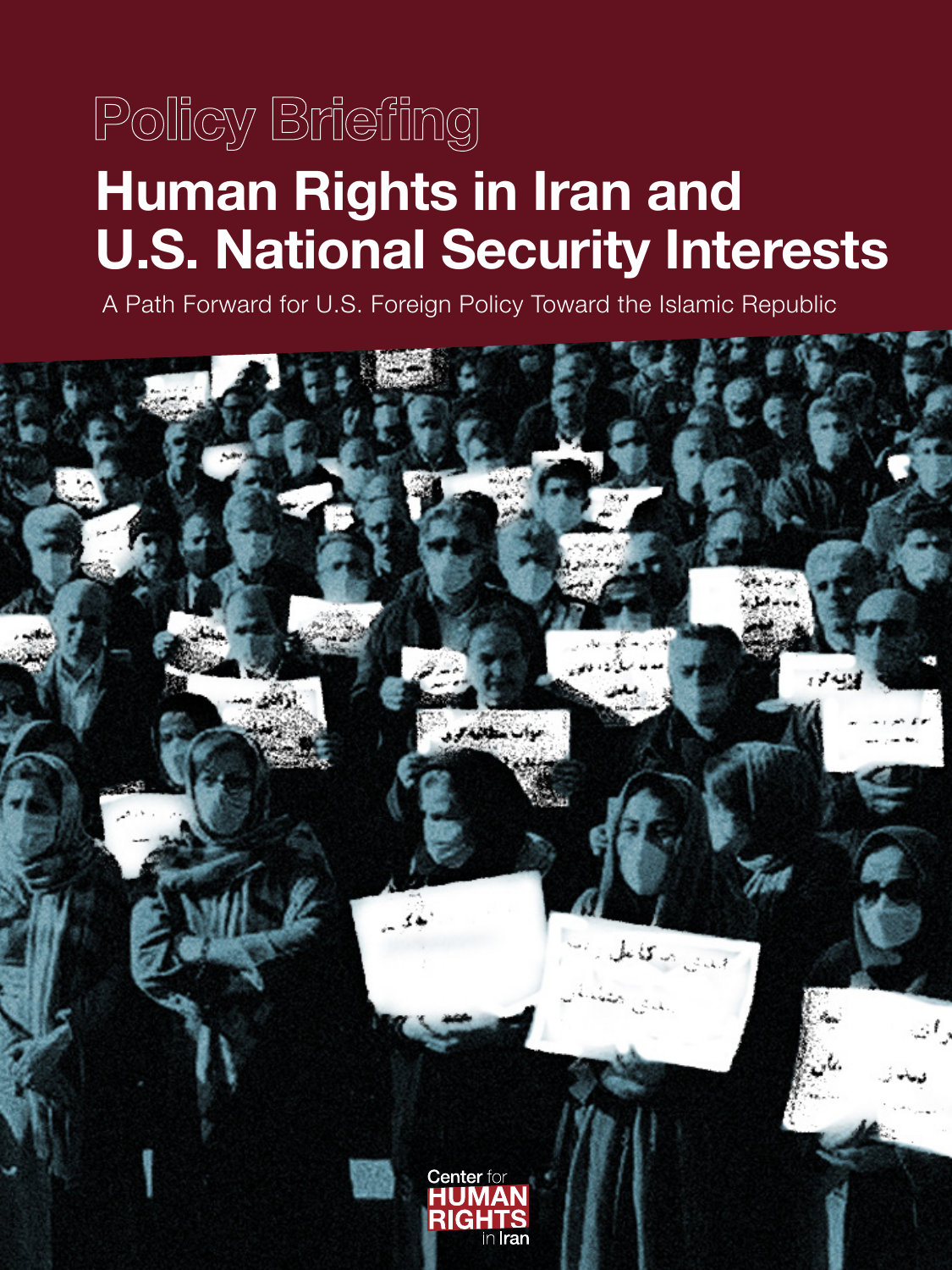### **Human Rights in Iran and U.S. National Security Interests**

A Path Forward for U.S. Foreign Policy Toward the Islamic Republic

Copyright © 2022 by the Center for Human Rights in Iran

All rights reserved. No part of this report may be reproduced, stored in a retrieval system, or transmitted in any form or by any means, including mechanical, electric, photocopying, recording, or otherwise, without the prior written permission of the Center for Human Rights in Iran.

Center for Human Rights in Iran New York Tel: +1 -347-689-7782

**Human Rights in Iran and U.S. National Security Interests** www.iranhumanrights.org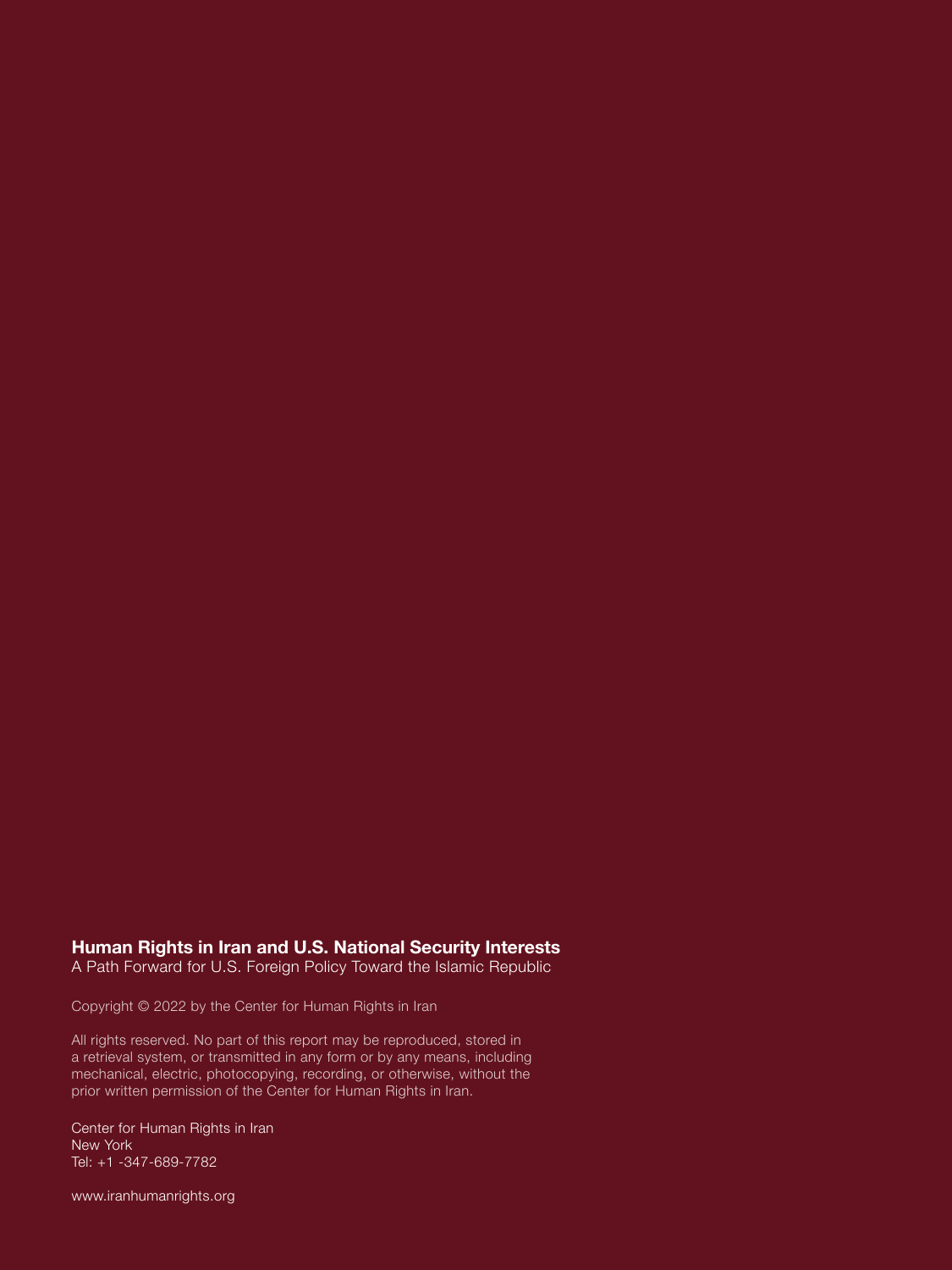# **Human Rights in Iran and U.S. National Security Interests**

A Path Forward for U.S. Foreign Policy Toward the Islamic Republic

**June 2022**



www.iranhumanrights.org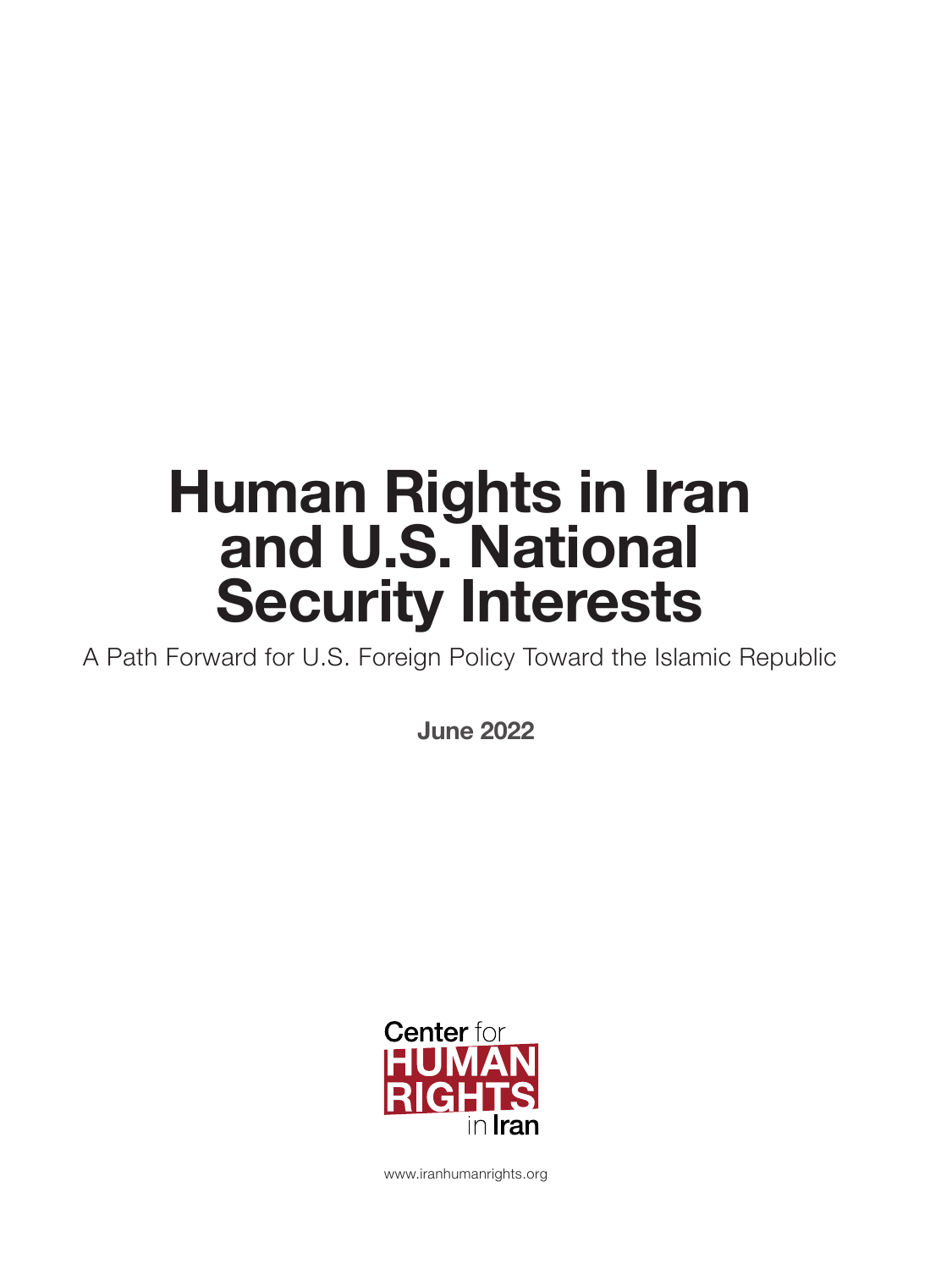

### About us

Founded in 2008, the **Center for Human Rights in Iran (CHRI)** is an independent, nonprofit 501(c)(3) organization that works to protect and promote human rights in Iran. Headquartered in New York City and with staff in Washington, D.C., the Center researches and documents human rights violations throughout Iran, and provides governments, the U.N., think tanks, global media, and research centers around the world with detailed information, analysis and policy recommendations. The Center's approach is nonpartisan; we operate within the framework of international human rights law.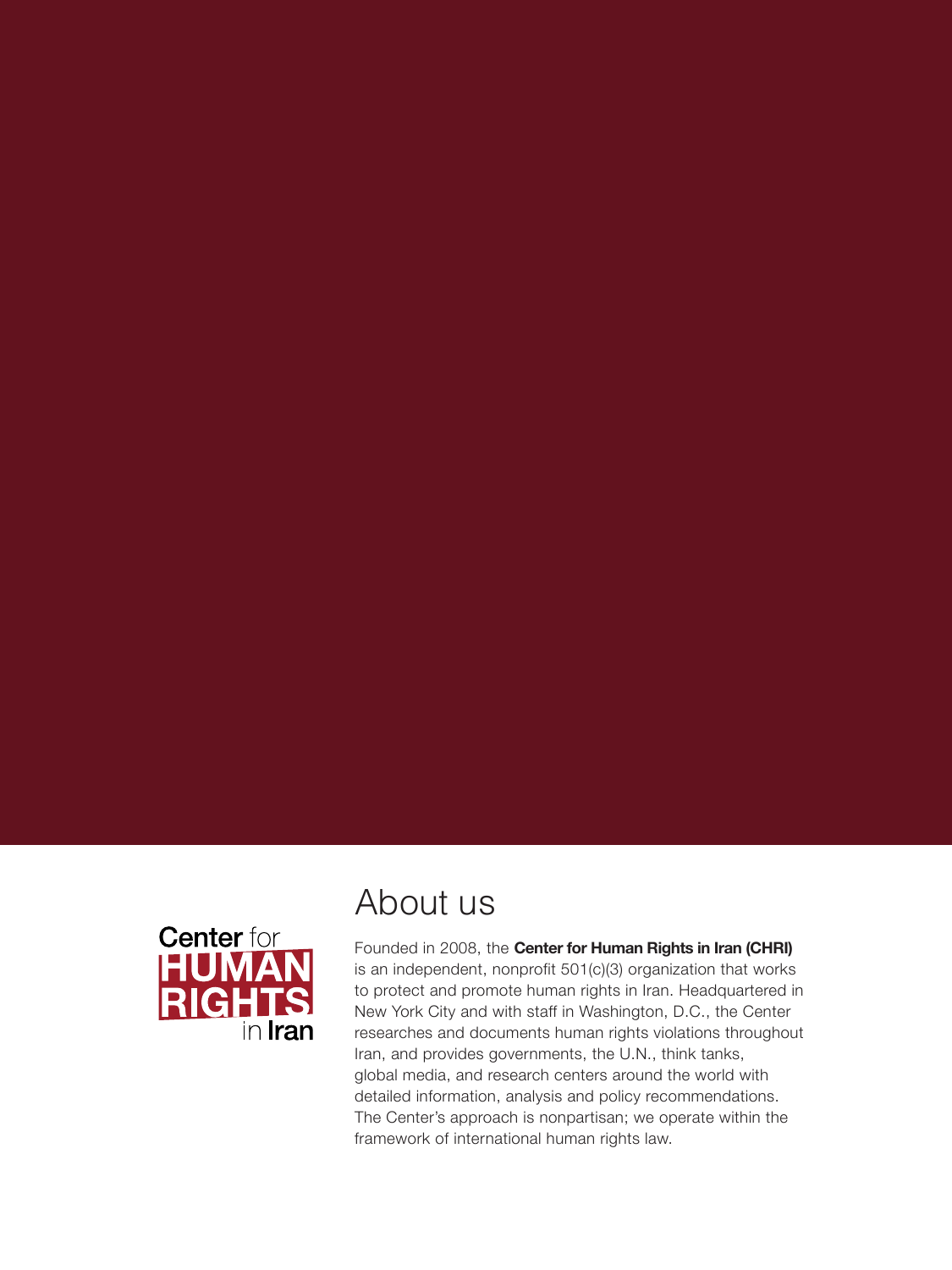# EXECUTIVE SUMMARY

This briefing by the Center for Human Rights in Iran argues that the U.S. government can most effectively promote its national security interests by prioritizing human rights as a central component of its foreign policy towards the Islamic Republic. While the Center has long advocated for the prioritization of human rights based on international law and ethical concerns, and we will continue to do so, in this policy briefing, we focus on U.S. national security concerns, because we believe they are intimately linked to the state of human rights in Iran. Many of the Islamic Republic's destabilizing regional policies and adversarial behaviors are not a product of national consensus, but rather of a repressive state that does not allow its citizens to challenge state policies.

Locking up dissidents and activists is a human rights violation—but it also facilitates state policies inimical to U.S. interests by silencing voices that, as this briefing will detail, oppose many of the Islamic Republic's policies. With military options widely rejected and economic coercion of demonstrably limited effect outside the Islamic Republic's nuclear activities, defending the rights and amplifying the voices of civil society in Iran represents the most effective way to bring about change, even if incrementally, in many of Iran's more adversarial policies.

To date, U.S. support for human rights in Iran has been intermittent, reactive and peripheral to other concerns. In order to more effectively promote U.S. national security, policymakers should treat human rights as equal in importance to other policy streams, including those regarding nuclear activities, weapons proliferation, regional security, and other political, financial and strategic concerns.

Accordingly, this briefing outlines a series of measures that would significantly increase U.S. efforts to galvanize and lead a stronger and more coordinated international response to the Islamic Republic's suppression of civil society, and which would more effectively recognize and amplify the voices of civil society inside Iran and the concerns they raise, including the rights to freedom of expression, association and assembly. These measures are grouped into five main policy areas:

- Significantly increased recognition of dissidents in Iran and their issues of concern  $>$
- $>$  Increased global pressure on Iran to release political prisoners
- More rigorous defense of peaceful protest in Iran  $>$
- Strengthened international human rights mechanisms  $>$
- More effectively employed human rights sanctions >

Locking up dissidents and activists is a human rights violation—but it also facilitates state policies inimical to U.S. interests by silencing voices that oppose many of the Islamic Republic's destabilizing policies.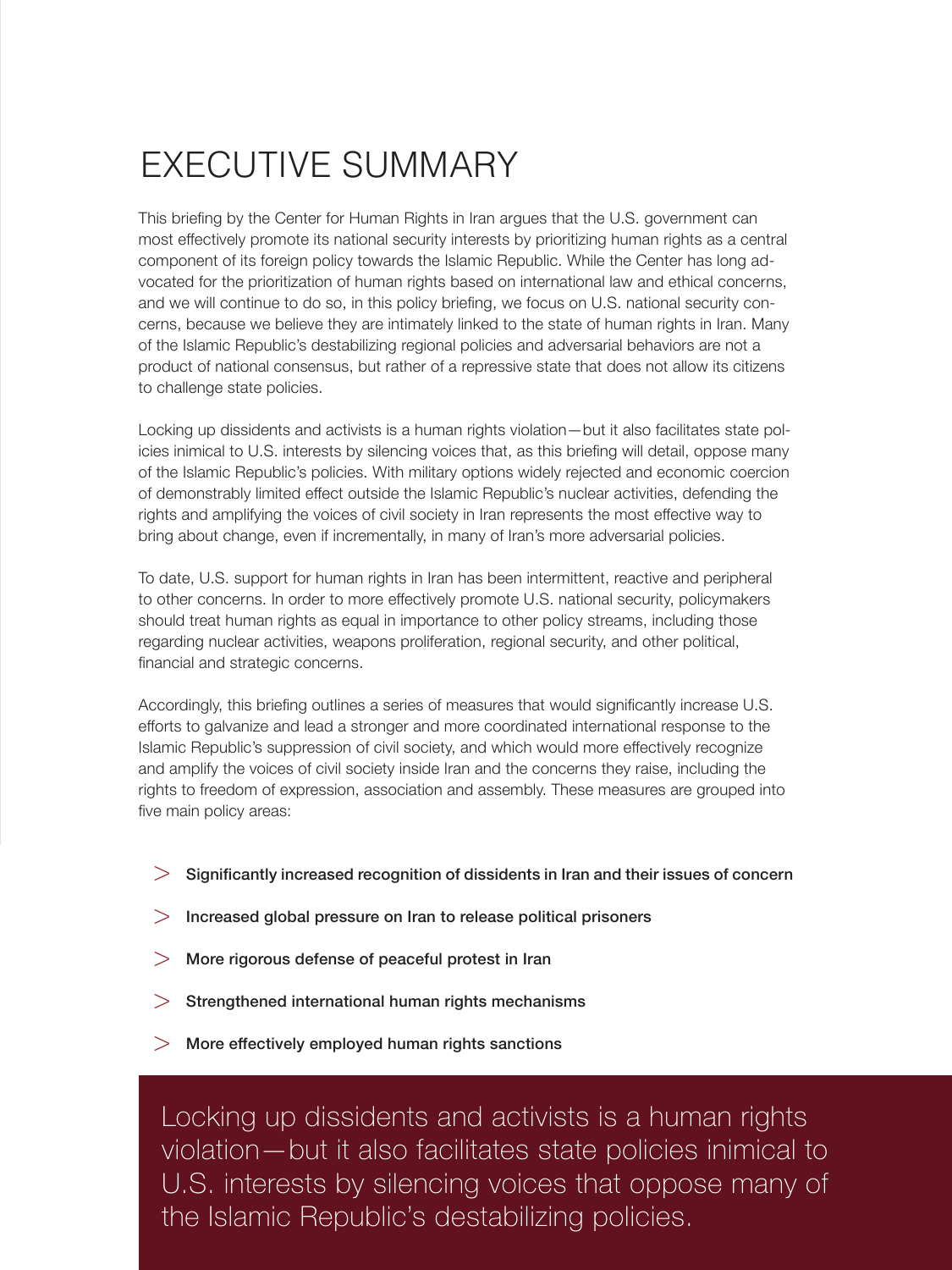To date, U.S. support for human rights in Iran has been intermittent, reactive and peripheral to other concerns.

This is a long-term strategy likely to yield few immediate results, and one that must be consistently maintained. U.S. foreign policymakers should incorporate human rights concerns into all Iran-focused policy discussions and involve human rights officials in decision-making. Human rights should also be integrated into the larger policy framework across the government—coordinated closely with the Departments of State and Treasury, with development agencies, and in close concert with Congress, so that all facets of U.S. policy and arms of government are reinforcing this focus.

While Iran's supreme leader, Ayatollah Ali Khamenei, has so far shown little inclination to lessen repression, we argue that he has in fact demonstrated notable pragmatism when under pressure in the past. Given that the Islamic Republic's own intelligence agencies have expressed concern over rising domestic discontent in Iran with government policies, U.S. policies that would strengthen the ability of Iranian civil society to express opposition to state policies carry the potential to influence state behaviors in Iran in ways that external coercion has not demonstrated. Moreover, Khamenei is now 83 years old and leadership of the Islamic Republic will pass to another individual in the near to medium term. It is not unlikely that a government dominated by the Revolutionary Guards—who are not monolithic ideologically and who have expressed concern over the maintenance of domestic security—will assume political dominance.

A few cautionary remarks. The amplification of dissidents' and other human rights defenders' voices must be handled with care; where public recognition could endanger them, their security must take precedence and bilateral or multilateral advocacy for them must be private. Where explicit consent has been given for public advocacy, it should be robust and relentless.

We also recognize that some of the coercive economic measures discussed here would undermine prospects for an eventual resumption of the JCPOA (or some version of it), since strengthened human rights sanctions would subvert the central bargain of sanctions relief for limitations on the Islamic Republic's nuclear program. Yet the failure so far to reach an agreement to restore the nuclear accord with Iran necessitates the formulation of strategies for either outcome—a restoration of the deal or the failure to reach any agreement with the Islamic Republic on its nuclear activities. Both possibilities are reflected in this briefing's recommendations on human rights sanctions. Regardless of whether or not the deal is eventually restored, we believe all existing human rights sanctions on Islamic Republic officials and entities should be maintained, and we have included recommendations for significantly strengthened human rights sanctions to be applied should it become clear that the JCPOA will not be restored. We also urge the U.S. government to focus robust economic coercion on human rights violations in the future, as a consistently maintained pillar of U.S. foreign policy that prioritizes human rights across geographies, even if this ultimately might not be fully achievable in the current Iranian context.

In sum, the central argument is that rounding up dissidents is not just a human rights violation; it facilitates the continuation of state policies that increase the risks to U.S. national security. As such, support and protection of these individuals—and the rights their dissent reflects—should be paramount to U.S. policy.

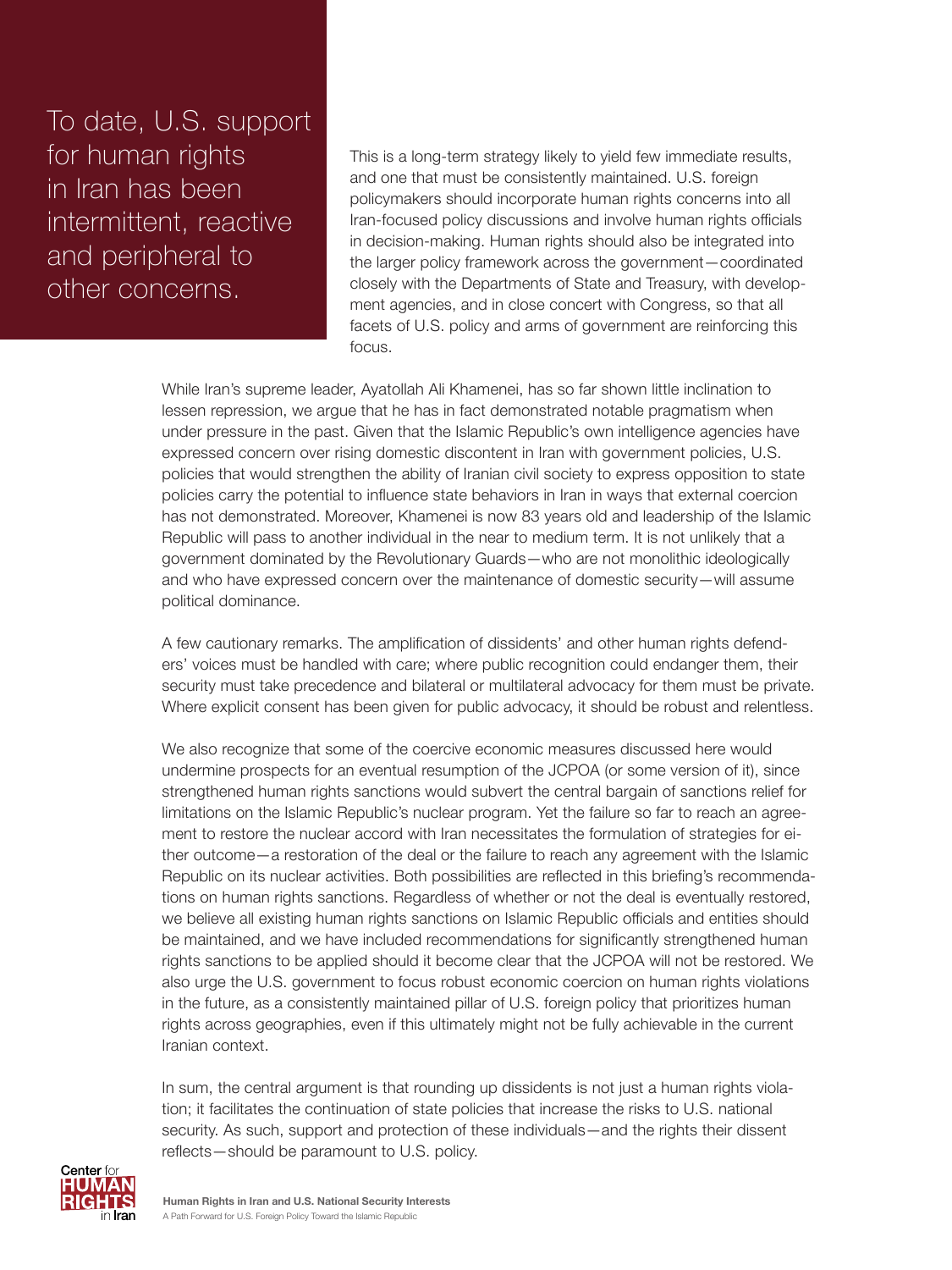### THE ISSUE

The Islamic Republic of Iran engages in numerous activities that directly contravene U.S. national security interests. Its nuclear program, weapons proliferation, and destabilizing regional activities have all continued despite a broad range of U.S. responses aimed at dissuading Iran from these activities. These behaviors increase the potential for military conflict between Iran and other regional actors and between Iran and the U.S.

In light of increased risk, which will continue regardless of whether or not the JCPOA, or some version of it, is ultimately restored, the U.S. needs to formulate a foreign policy towards Tehran that more effectively counters the Islamic Republic's destabilizing behaviors, while eschewing counter-productive military intervention.

The status quo is unstable, with increasing potential for escalation and military conflict within the region and with the U.S.

### THE CONTEXT

**Destabilizing activities.** The Islamic Republic engages in many activities that undermine central U.S. foreign policy goals of nonproliferation, regional stability and counterterrorism. These include the government's nuclear activities, its development of ballistic missiles and long-range armed drones, support for substate groups in the region that include Hezbollah in Lebanon, Shiite militias in Iraq, Hamas and Palestinian Islamic Jihad in Gaza, and the Houthis in Yemen, support for terrorist activities, and support for governments such as Syria's Bashar al-Assad.

*Inadequacy of pressure campaigns.* Successive U.S. administrations since 1979 have attempted to elicit more responsible behavior from Tehran.[1](#page-19-0) Yet despite the imposition of wide-ranging economic sanctions, intensive diplomacy focused on the nuclear file, targeted forceful actions by the U.S., and a "maximum pressure" campaign aimed at increasing the economic costs of Iran's policies, there has been little meaningful change in the country's behavior beyond its nuclear program.

**Potential for escalation and conflict**. As a result, Iranian policies that have destabilized the region and adversely affected U.S. interests and allies have continued. The status quo is unstable, with increasing potential for escalation and military conflict within the region and with the U.S.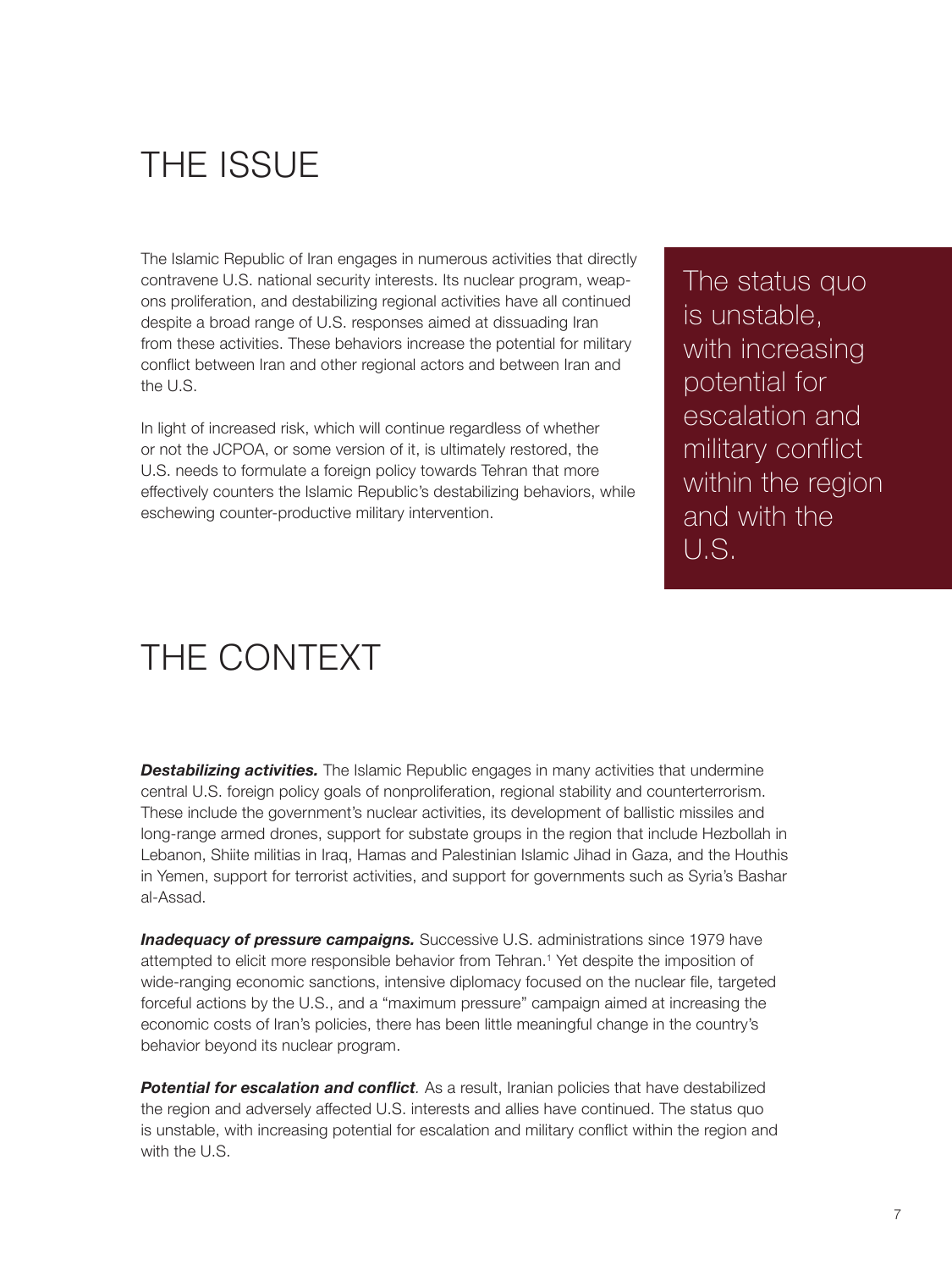There exists in Iran a well-developed (even if battered) civil society that has consistently registered its disapproval of the Islamic Republic's regional activities and behavior toward the West.

### *Civil society in Iran disapproves—but is suppressed.*

There exists in Iran a well-developed (even if battered) civil society that has consistently registered its disapproval of the Islamic Republic's regional activities and behavior toward the West. This disapproval is evident from credible public opinion sampling in Iran, in which, for example, 73% of respondents agreed with the statement, "Our enemy is right here, they lie that it's the USA," only 11% explicitly agreed with the development of nuclear weapons, two-thirds disagreed with Iran's ballistic missile development, and 70% opposed the Islamic Republic's policies vis-à-vis Hezbollah, Hamas, Shiite militias in Iraq, the Houthis in Yemen, and Syria.<sup>2</sup> It is also reflected in a chant consistently heard at mass protests around the country:

"Neither Gaza, nor Lebanon, I sacrifice my life for Iran."[3](#page-19-0) Statements by influential members of civil society, Iranian social media activity, and CHRI's own research and discussions with numerous leading members of civil society in Iran all confirm civil society's broad rejection of many of the Islamic Republic's foreign policies.<sup>[4](#page-20-0)</sup> Yet this civil society is suppressed. Individuals are jailed for criticizing state policy, lawyers are imprisoned for defending freedom of expression, and public protest is quickly and violently crushed.<sup>5</sup> Peaceful activists and dissidents are thus unable to mobilize, galvanize broader support and exert pressure on the government, while the public is fed a false narrative that facilitates the continuation of the state's activities.

**Dissent nevertheless growing.** Dissent in Iran has increased significantly since 2017; public protests have grown in number and in geographic spread, as well as in the depth of discontent expressed by protesters.<sup>[6](#page-21-0)</sup> Moreover, Iranian intelligence officers have voiced growing concern over this discontent, warning in internal meetings that society is "in a state of explosion under its skin" and that "all that is needed is a spark to lose the ability to manage things."[7](#page-22-0) This is in notable contrast to the indifference the government has displayed toward a continuation of the economic pressure campaign.<sup>[8](#page-23-0)</sup> The government has also repeatedly demonstrated in the past that when it feels threatened, it is willing to forego ideological purity for practical compromise.[9](#page-23-0)

**Limited options.** The principal source of pressure used against the Islamic Republic so far has been economic, but the authorities have demonstrated they are willing and able to take the pain, and to silence citizens objecting to that pain. The other coercive option, military action, is widely considered problematic. Alongside the humanitarian and human rights concerns arising from war or even limited military actions, such actions would be costly, of questionable impact given their limited long-term efficacy, and with potentially harmful consequences for U.S. regional allies and interests.<sup>10</sup> The Center for Human Rights in Iran unequivocally rejects military force or interventionist policies as legitimate or viable policy options vis-à-vis the Islamic Republic, maintaining that it is up to the Iranian people to chart their own course.

**As a result, this briefing argues that the most effective means to elicit positive change in the Islamic Republic's behavior is to recognize and amplify the voices of Iranian civil society**.

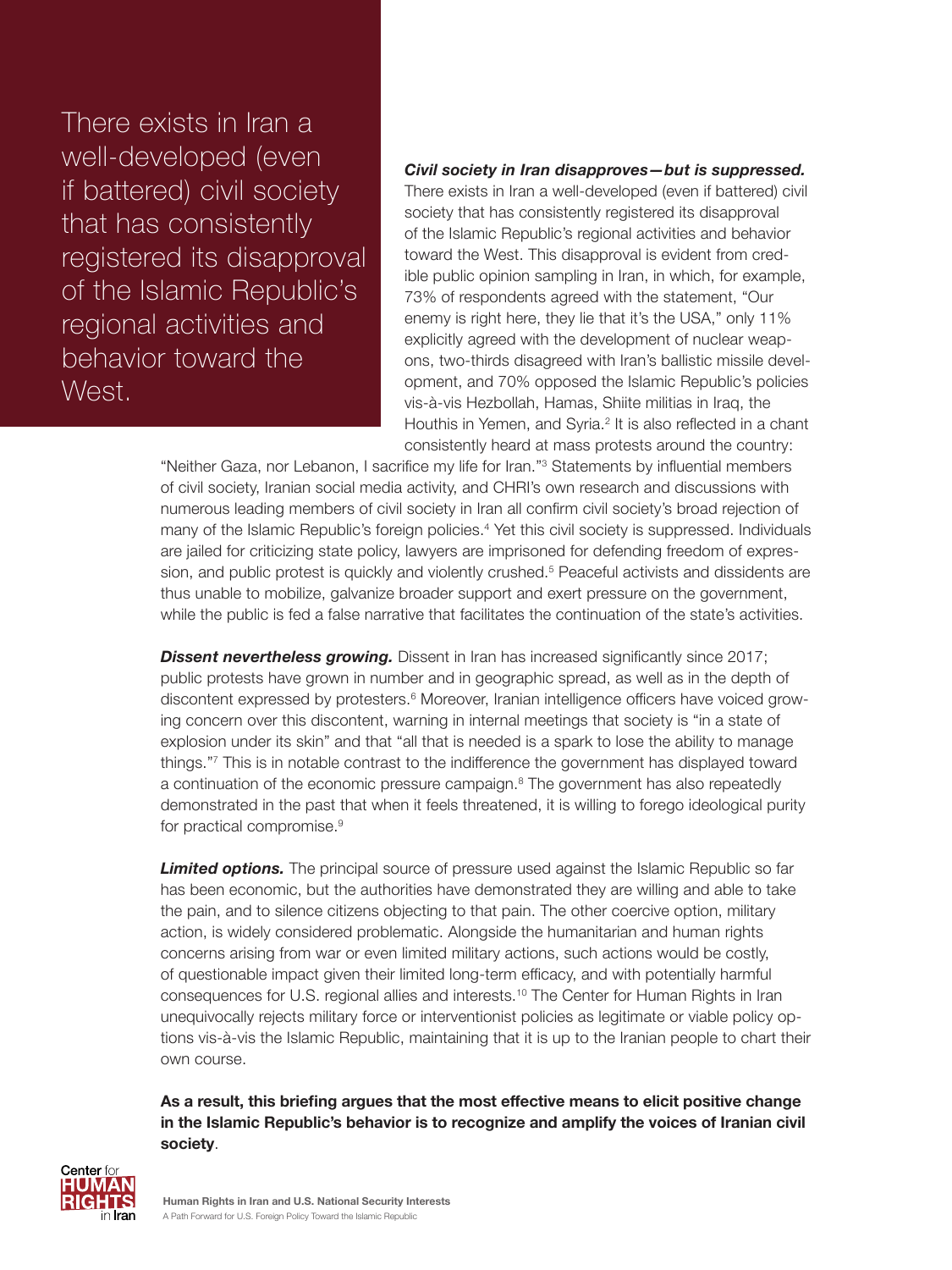### WHAT CAN BE DONE

With economic pressure delivering disappointing returns and military options considered undesirable, creating space for civil society to express its dissenting views represents the most effective means to influence Iranian state behavior.

### **How could the U.S. help to create this space for civil society?**

The Islamic Republic is resistant to pressure and in particular to change on the human rights front, seeing repression of dissent as critical to its survival. Yet it has also demonstrated notable pragmatism[.11](#page-24-0)

Significantly raising the cost to the state of its suppression of civil society could elicit a calculation that curtailing repression is necessary for domestic stability, thus prompting it to change course—even if incrementally or marginally—in response to its own population.

### **How could the U.S. raise the cost of repression?**

1) Galvanizing and leading more effective, coordinated and sustained international pressure on Iran to curb its rights abuses—and meaningful consequences for their continuation;

2) Recognizing and amplifying the voices of civil society inside Iran, vigorously and persistently, especially those of dissidents, activists and other human rights defenders, so that these voices are heard, shared, and able to garner support and increase pressure on the government for change.

It is not a certainty that the Iranian government would respond to increased pressure by lessening repression. Yet given the deepening discontent in Iran and the Islamic Republic's record of enacting changes to reduce threats, a calculation that further repression will only increase societal discontent, and that a loosening could be controlled, is a credible possibility. Indeed, the new administration of president Ebrahim Raisi has demonstrated on multiple occasions that it is anxious to improve its public image and standing amongst the Iranian public.<sup>[12](#page-24-0)</sup>

If deadly force is working to silence dissent, the Iranian authorities have demonstrated they will not hesitate to use it; if it ceases to work, they may well change course, calculating that easing up on

The absence of other viable policy alternatives at present calls for a rethink—especially given the existence of a domestic population in Iran that has consistently voiced views compatible with many U.S. national security interests.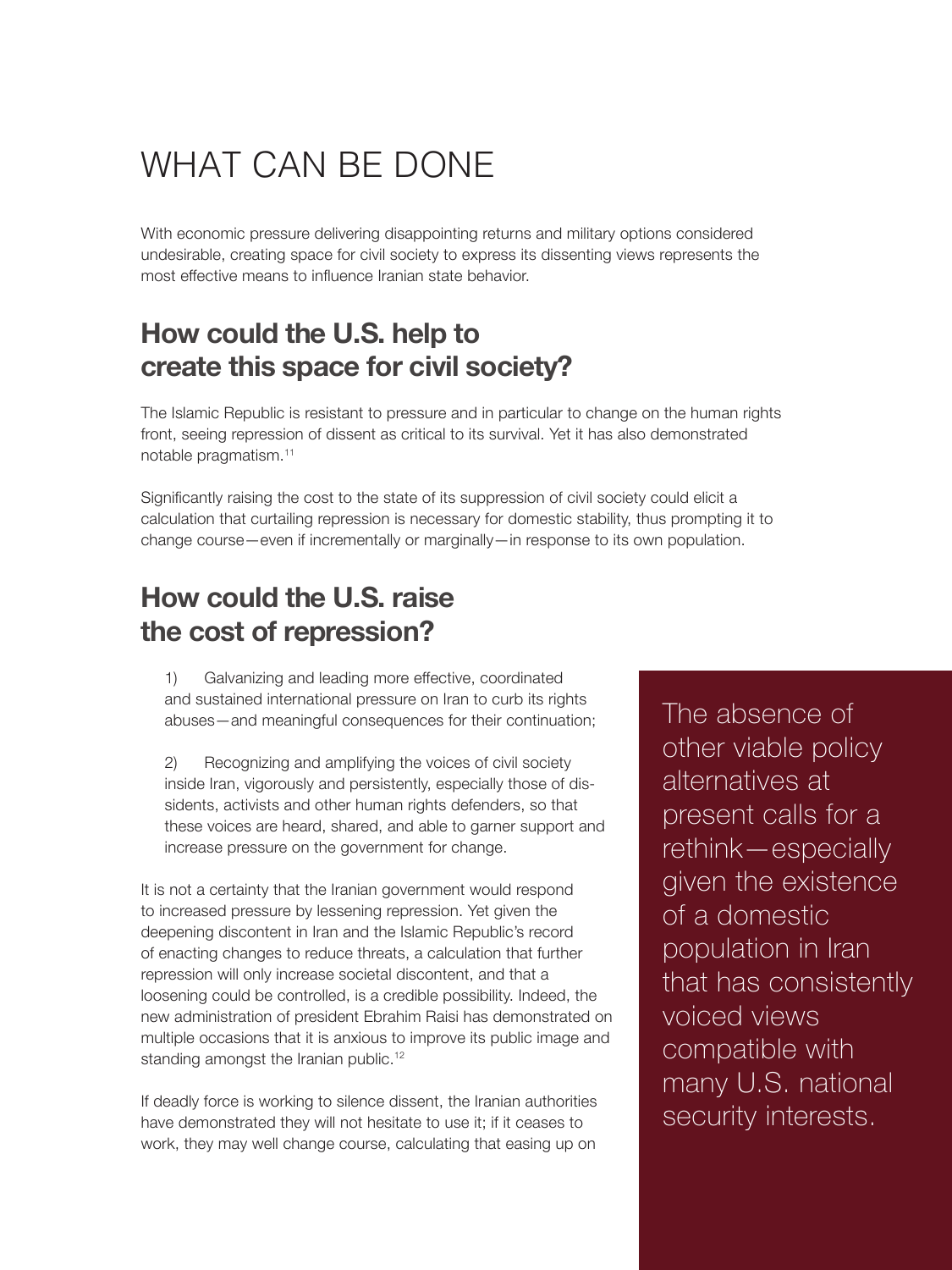repression will help ensure their own political survival. Raising both the international costs of squashing dissent and protest, and facilitating Iranian society's ability to push back, make societal voices heard, pursue protest and build support, increases the possibility of alternative state responses.

### **Why could this result in meaningful changes to Iran's regional policies?**

Amplifying the voices of civil society would increase dissent in Iran and with it, pressure on the authorities to change—or at least mitigate—many of its more adversarial policies in the region and toward the West.[13](#page-24-0) Such a policy, if consistently maintained, offers significant potential for eliciting positive change.

To be sure, the strategy is a long-term one; little meaningful change should be expected immediately. Yet this approach lays the groundwork for shifts in Islamic Republic policies. There are strategies and actions, detailed in this briefing, whereby the U.S. could increase the international costs to the government of its continuing repression, and increase pressure domestically by drawing attention to and amplifying the voices of civil society in Iran, especially those of dissidents and human rights defenders.

One can argue that U.S. human rights promotion has had little effect to date, but the prioritization of human rights has never characterized U.S. policy toward Iran[.14](#page-24-0) Despite longstanding lip service to the importance of human rights, an intermittent and reactive focus on human rights, inconsistently applied, has been the rule.

U.S. promotion of human rights was a key aspect of its successful strategy vis-à-vis the Soviet Union during the Cold War, and also played an important role in the democratic transitions in South Korea and Taiwan during the 1980s and 1990s.

The absence of other viable policy alternatives at present calls for a rethink—especially given the existence of a domestic population in Iran that has consistently voiced views compatible with many U.S. national security interests. This is a regional rarity that should inform policy.

In addition, history has demonstrated the cumulative power of the U.S.'s consistent promotion of human rights and support for internal voices of dissent with other repressive governments that were highly resistant to change. Indeed, U.S. promotion of human rights was a key aspect of its ultimately successful strategy vis-à-vis the Soviet Union during the Cold War, and also played an important role in the transition from authoritarian to democratic governments in South Korea and Taiwan during the 1980s and 1990s[.15](#page-24-0)

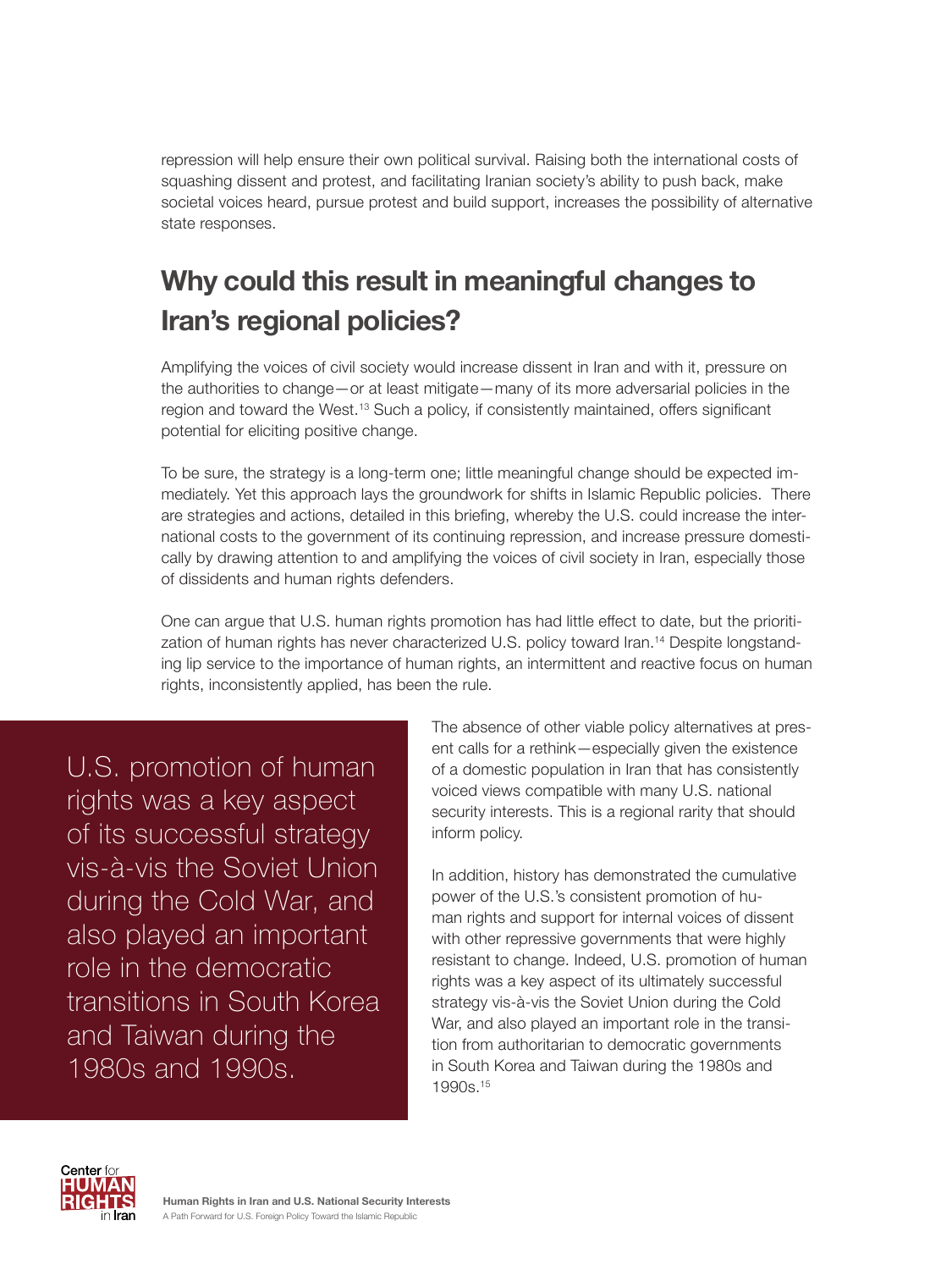### **A human rights focus would:**

#### **1) Help to amplify influential voices in Iran**

Civil society in Iran is comprised of many individuals from all sectors—lawyers, journalists, writers, scientists, teachers, workers, doctors, nurses, businessmen, academics, students, artists, musicians, filmmakers and many others—who are influential in Iranian society and critical of Iran's foreign policies.<sup>[16](#page-25-0)</sup>

If given voice, this community's ability to articulate dissent, galvanize support for its views, and exert pressure on the government should not be underestimated. Nor should the government's potential responsiveness to such pressure be discounted; when civil society in Iran came together to reject the country's capital punishment policies, the government eventually responded in 2018 after years of pressure by changing draconian laws that applied death sentences for low-level drug offenses, removing thousands of individuals from pending executions.<sup>[17](#page-25-0)</sup>

This success was achieved not only because civil society was able to circulate its views, but also because the international community strongly weighed in with support, thus bringing external and internal pressure simultaneously on the government.

#### **2) Increase the potential for multilateral support**

A focus on human rights also carries the most potential for buy-in by U.S. allies, especially among the EU countries, which are still significant players vis-à-vis Iran, irrespective of the Islamic Republic's growing ties with China and Russia. For example, Iran still conducts substantial trade with the bloc; in 2020, the EU was Iran's second largest trading partner, and it remains Iran's preferred source of foreign direct investment.<sup>[18](#page-26-0)</sup>

Multilateral efforts that are coordinated will always be more effective than unilateral ones; they carry more legitimacy, impose greater costs, have greater potential for further governments to join, and increase the potential for impact. U.S. leadership in this area would also serve to enhance the U.S.'s soft power and global position.

If given voice, [civil society's] ability to articulate dissent, galvanize support for its views, and exert pressure on the government should not be underestimated.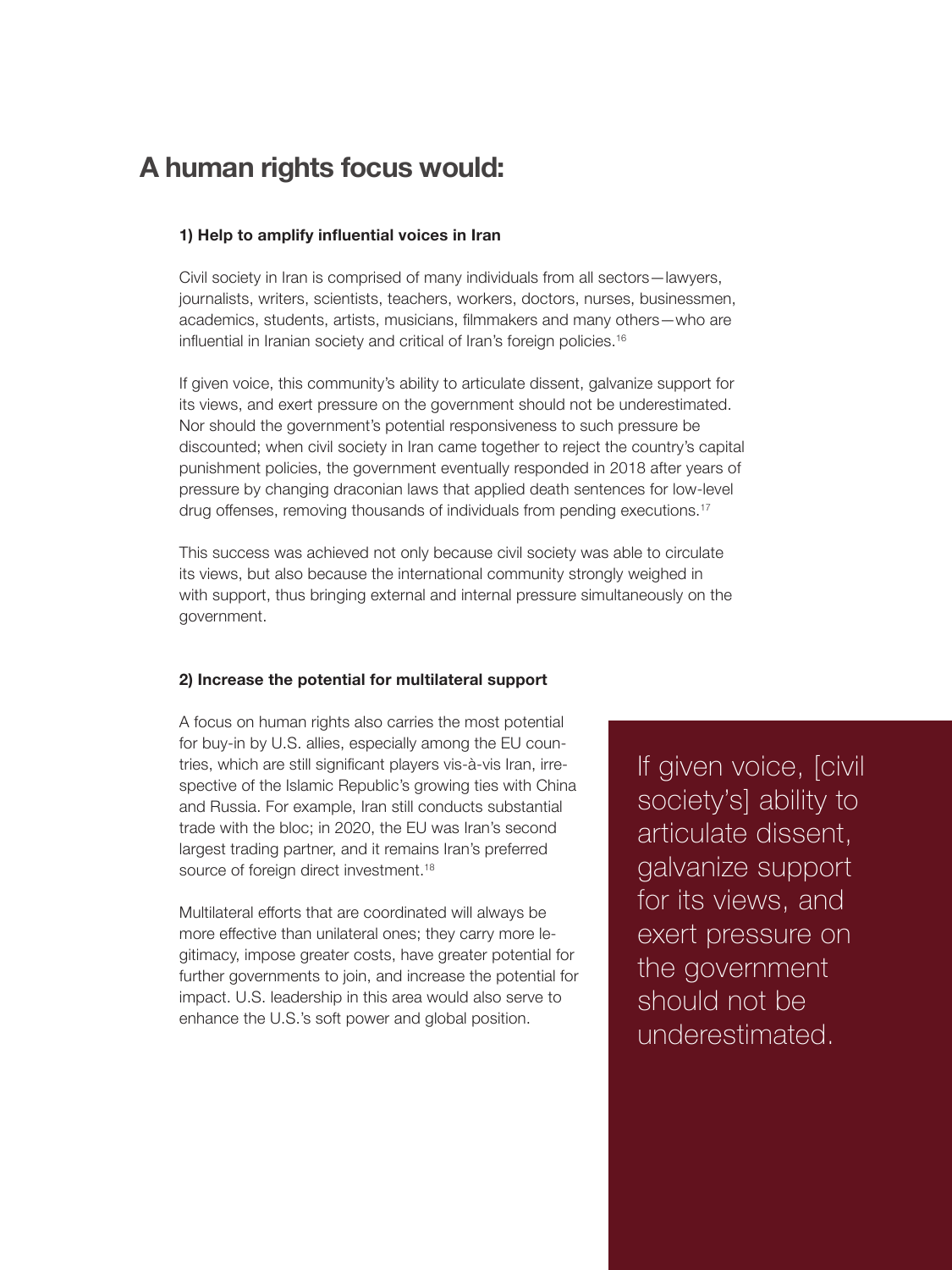## WHY HUMAN RIGHTS?

- Supporting civil society in Iran represents the most effective long-term strategy for addressing Iran's destabilizing activities because civil society does not support these activities, and the Iranian government has shown both growing concern over societal discontent and a willingness to change policies that it believes threaten the stability of the Islamic Republic.  $>$
- Dissidents articulate and spearhead dissent, formulating a powerful counterargument to a repressive government's narratives. Recognizing and amplifying their voices is central to effective pushback against such governments, as these voices carry great authority within their own societies.<sup>[19](#page-26-0)</sup>  $\geq$
- Amplifying the voices of political prisoners by raising their profiles both inside Iran and globally undercuts the legitimacy of repressive governments; these individuals are feared by autocrats because they speak truth to power.<sup>[20](#page-26-0)</sup>  $>$
- State censorship denies citizens knowledge of (and thus a say in) state activities. Defending the free flow of information exposes the state's false narrative, makes the state's activities more open to societal critique, and raises the cost to the government of its regional activities.  $>$
- Rigorously defending the right to dissent and public protest enables society to mobilize and push back against state policies with which it disagrees.  $>$

The Iranian government has shown both growing concern over societal discontent and a willingness to change policies that it believes threaten the stability of the Islamic Republic.

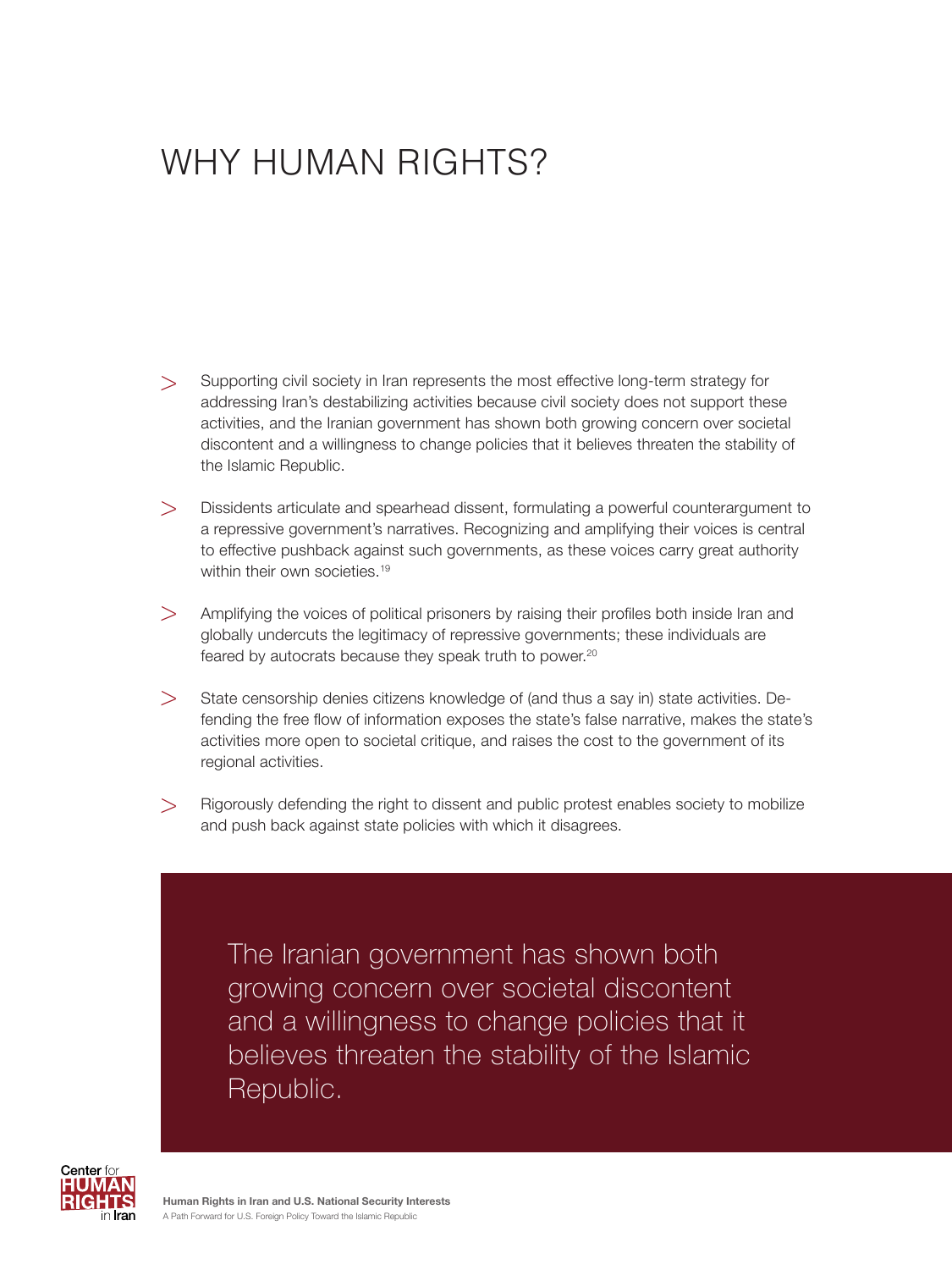- > Leading multilateral calls for accountability for rights abuses and strengthening international human rights mechanisms not only make Iran's activities costlier, they advance the U.S.'s global leadership.
- $>$  The struggle for opening the socio-political space in order to mount challenges to the Islamic Republic's behaviors is ongoing in Iran; its success is dependent on its recognition by the international community and support of the fundamental right of civil society to engage in charting the course of the country. **Accordingly, a U.S. government focus on human rights in Iran is the most beneficial enabler of forces of positive change in the country.**

### **Human rights priorities**

While there are multiple aspects of this proposed focus for U.S. policy toward Iran, this briefing will focus on five key policy areas:

- **1. Significantly increased recognition of dissidents in Iran and their issues of concern**
- **2. Increased global pressure on Iran to release political prisoners**
- **3. More rigorously defended peaceful protest in Iran**
- **4. Strengthened international human rights mechanisms**
- **5. More effectively employed human rights sanctions**

Rigorously defending the right to dissent and public protest enables society to mobilize against state policies with which it disagrees.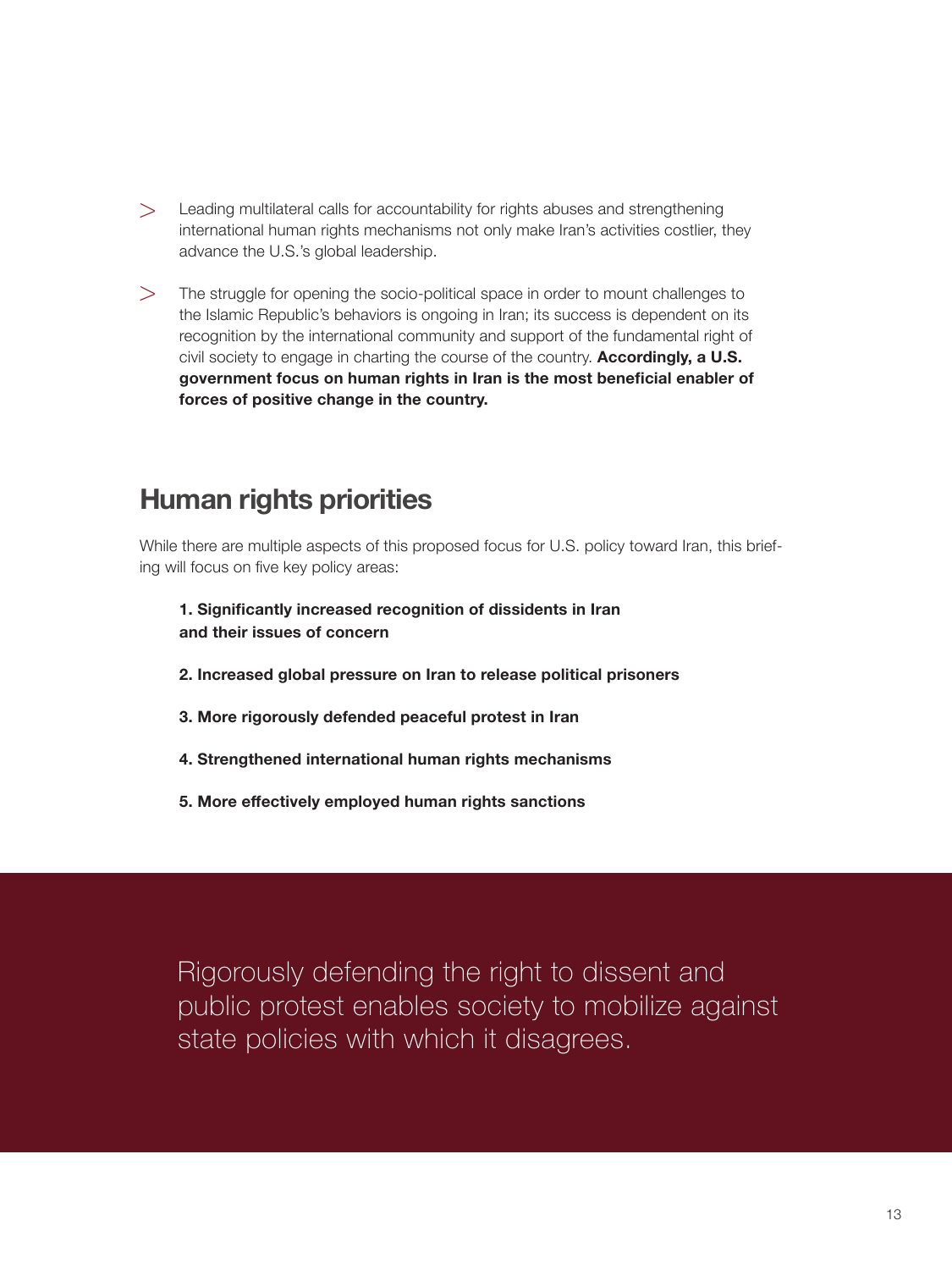# RECOMMENDATIONS FOR THE U.S. GOVERNMENT

#### **1. Significantly increase recognition of dissidents in Iran and their issues of concern**

- Persistently and strenuously raise the issue of persecuted dissidents, including naming specific individuals, as well as their primary issues of concern, such as their rights to freedom of expression, association and assembly, in bilateral meeting with other governments and in multilateral forums, both privately and, if the individuals have given consent, in public, signaling U.S. prioritization of these issues.<sup>[21](#page-27-0)</sup>  $\geq$
- Forge a coherent and unified approach with other governments, whereby allies and other countries commit to: 1) publicly condemn the Islamic Republic's persecution of dissidents; 2) persistently raise the issue of the criminalization of dissent with their Iranian counterparts; and 3) impose calibrated costs, both symbolic and substantive, for their continued persecution.  $>$
- Advance public recognition of individual Iranian dissidents, when consent is explicitly given, through formal statements, the marking of significant anniversaries, the bestowing of prestigious international awards, and references at press conferences, thus increasing awareness and name recognition and raising their profiles globally and inside Iran.<sup>[22](#page-27-0)</sup>  $>$
- Facilitate and strongly support the amplification of the voices and work of dissidents and other human rights defenders in Iran, including through expanded Farsi-language broadcasts and through specific measures outlined in the sanctions section below that would help Iranians communicate online with one another more effectively and safely.  $>$

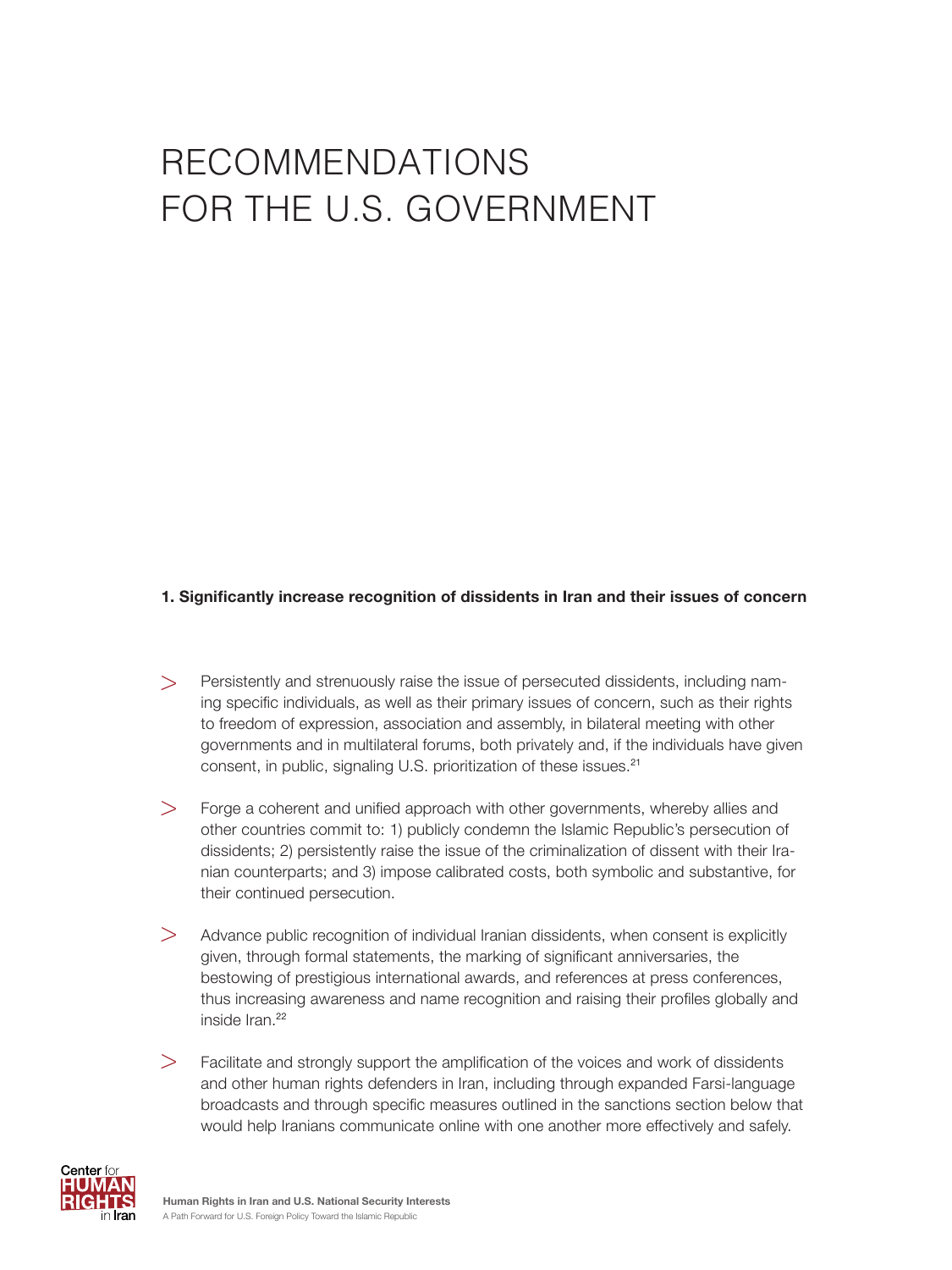#### **2. Increase the pressure to release political prisoners and imprisoned dual nationals**

- Persistently raise the plight of political prisoners and imprisoned dual nationals including naming specific individuals—in bilateral meetings with other governments and in multilateral forums, both privately and, if the individuals' representatives have given consent, publicly.  $>$
- Forge multilateral coalitions, including for example, European countries, Canada, Japan, South Korea, Australia and New Zealand, that would forcefully call for the release of political prisoners and dual nationals, both publicly and in private meetings with the Iranian authorities, and coordinate with allies calibrated costs for their continued imprisonment.  $>$
- $>$  Call on those states whose nationals or residents have been abducted, such as Canada, the U.K., Sweden, France and Germany, to investigate, in accordance with criminal law standards, allegations of abduction, enforced disappearance, arbitrary detention, torture and other ill-treatment, and/or arbitrary or extrajudicial execution of their residents or nationals, or threats thereof, for the purpose of determining individual liability, including criminal liability of high-level officials, and pursue criminal prosecutions when appropriate.<sup>[23](#page-27-0)</sup>

#### **3. More rigorously and effectively defend public protest in Iran**

- Seek forceful public statements by all relevant U.N. bodies and by governments around the world regarding the right to peaceful protest and the unacceptability of violent state force to suppress public protest.  $>$
- $>$  If the Iranian government suppresses public protest, and especially if such suppression is accompanied by state violence, immediately engage with U.N. bodies and with other governments to issue forceful condemnations, garner support for calibrated responses that exact meaningful costs, and impose judicial and diplomatic tools of accountability.
- Proactively plan for strategies to effectively counter any Iranian government efforts to suppress information regarding protests, working with internet freedom and Iranian digital rights experts to facilitate and maintain open channels of communication with Iranian civil society.  $>$
- Increase and expedite Iranian citizens' access to online communication and censorship >circumvention tools through more effective U.S. sanctions exemptions for technology tools and services (outlined below), so that they can quickly share information regarding any violent state suppression of protest.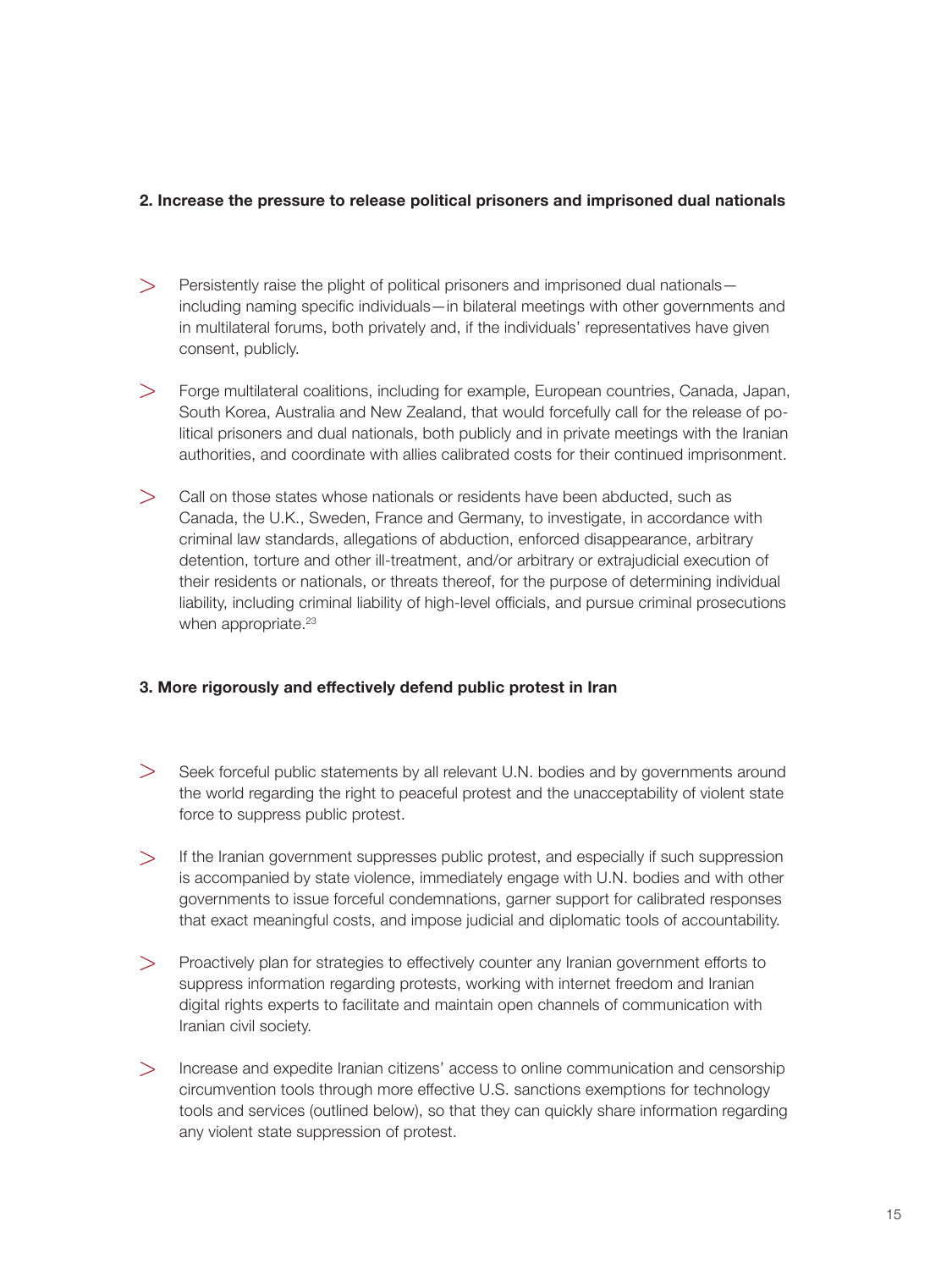### **4. Strengthen international human rights mechanisms**

- Call on the U.N. Human Rights Council—and persuade other governments to join in this call—to establish an independent commission of inquiry into the Islamic Republic's most serious human rights violations (for example, the 1988 mass prison executions and the November 2019 massacre of protesters).  $\geq$
- Build support for and lead global calls for the Islamic Republic to allow entry into the country by the U.N. special rapporteur on the situation of human rights in Iran.  $>$
- Advance international resolutions and statements condemning the Islamic Republic's rights violations, for example at the U.N. by the high commissioner for human rights, the secretary-general, the Human Rights Council, and the special procedures and experts, as well as at other multilateral forums, such as relevant G7 and OECD meetings.  $>$
- Work more closely with the U.N. special procedures relevant to Iran, including the spe-> cial rapporteurs on human rights, freedom of expression, arbitrary detentions, enforced or involuntary disappearances, arbitrary and extrajudicial executions, and human rights defenders, sharing information to identify more fully the nature and extent of rights violations in Iran and inform international calls for accountability.

#### **5. Employ human rights sanctions more effectively**

Regardless of whether or not the JCPOA, or some version of a deal to limit the Islamic Republic's nuclear activities, is ultimately restored, we recommend the following measures:

- $>$  Maintain all individual and institutional human rights sanctions.<sup>[24](#page-27-0)</sup>
- $>$  Strengthen OFAC sanctions exemptions that facilitate Iranian civil society's ability to access and share online information, such as updating and clarifying General License D1 (which exempts the sale of online communications products from sanctions), so that activists and protesters in Iran can access the latest tools and services that allow them to communicate safely with the Iranian people and with the outside world.<sup>[25](#page-27-0)</sup>
- Encourage private companies to make permissible sales of communications prod->ucts and services to Iranians, providing reassurances regarding sanctions compliance through public statements and private letters of comfort.

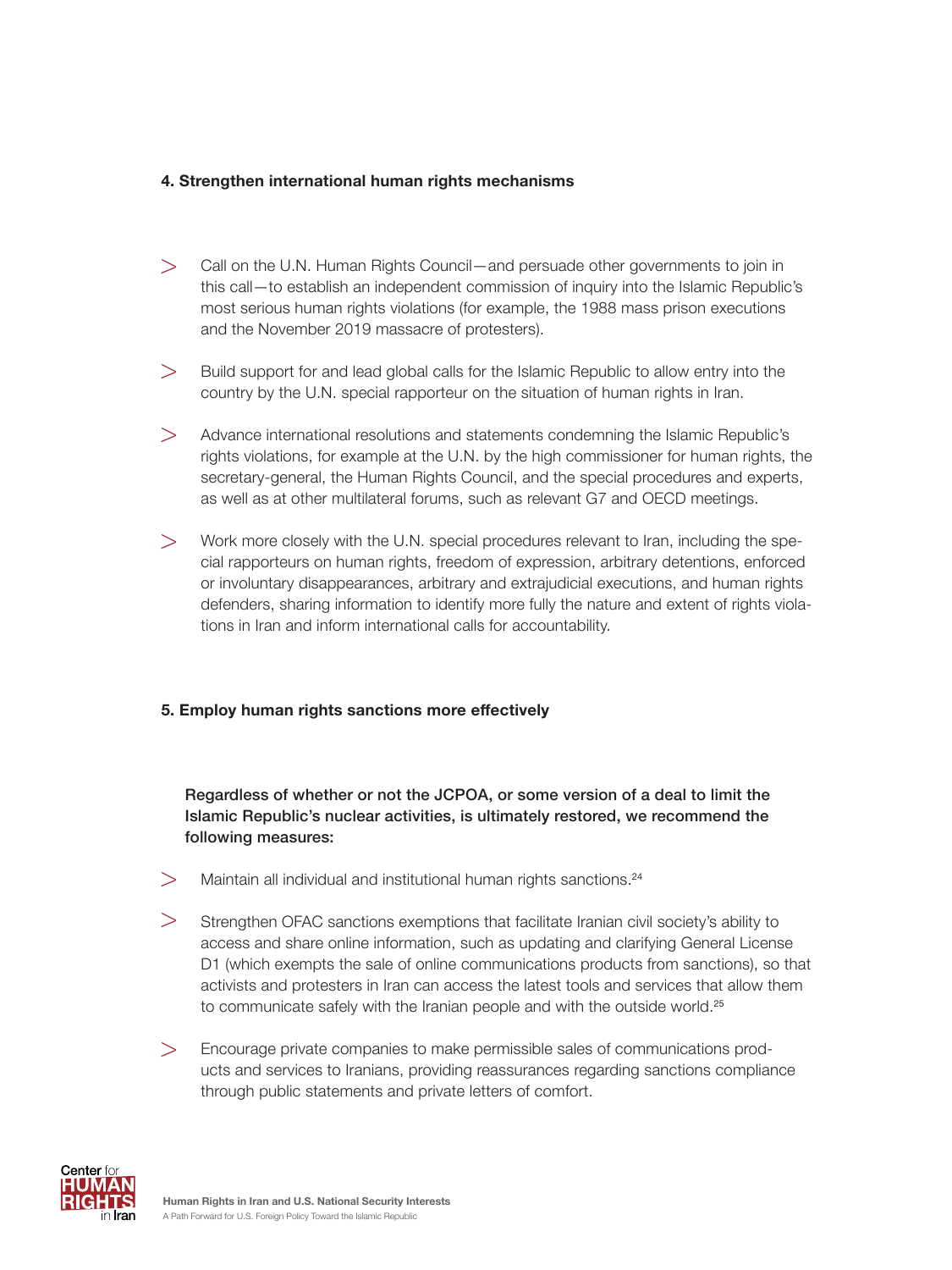- $>$  Address the difficulties experienced by Iranians in paying for such products and services, due both to U.S. secondary sanctions and to banks' reluctance to allow even permitted financial transactions with Iranians.
- Impose human rights sanctions on any company that sells AI and/or digital surveillance technology to the Islamic Republic, or facilitates the transfer of technology for such purposes, as these technologies significantly strengthen the government's repressive capabilities.  $>$
- Strengthen humanitarian sanctions exemptions for medicines and essential foodstuffs and expand the financial channels for such trade.  $>$
- Encourage full adherence to business and human rights standards for any foreign direct investment (FDI) in Iran, which require rigorous human rights due diligence across business operations and throughout supply chains, value chains and subcontractors.[26](#page-27-0)  $>$

### In the event that it becomes clear that the JCPOA, or some version of it, will not be restored, or if a restored deal is subsequently not maintained, we would urge significantly strengthened human rights sanctions, including the following measures:

- Consult closely with Iran-focused human rights organizations and experts in business > and finance to further identify individuals, companies and organizations associated with human rights violations, so they may be sanctioned accordingly.<sup>[27](#page-27-0)</sup>
- Scrutinize the human rights abuses and business activities of elite figures, especially in the security forces, in the judiciary, and those in the inner circle of supreme leader Ayatollah Ali Khamenei, including the companies they control, the placement of their funds, and the individuals they use as asset-owning proxies.  $\geq$
- Examine more closely the business activities and holdings of Iran's religious foundations > and their subsidiaries, which are owned wholly or partially by state officials who are serious human rights violators, and which have become major business conglomerates with opaque holdings throughout the economy, including in hydrocarbons, telecoms, finance, construction and agriculture.[28](#page-28-0)
- Coordinate an invigorated sanctions policy across the administration, including the State Department with respect to foreign policy considerations and the Treasury with respect to financial logistics such as payment channels for permissible goods, and cooperate closely on sanctions policy across the government through regular and close consultations with Congress to ensure that policies are reinforcing one another.  $>$
- Work more closely with European and other allies, consulting closely and regularly and >sharing relevant information, so that other governments are brought on board regarding strengthened U.S. human rights sanctions and their enforcement.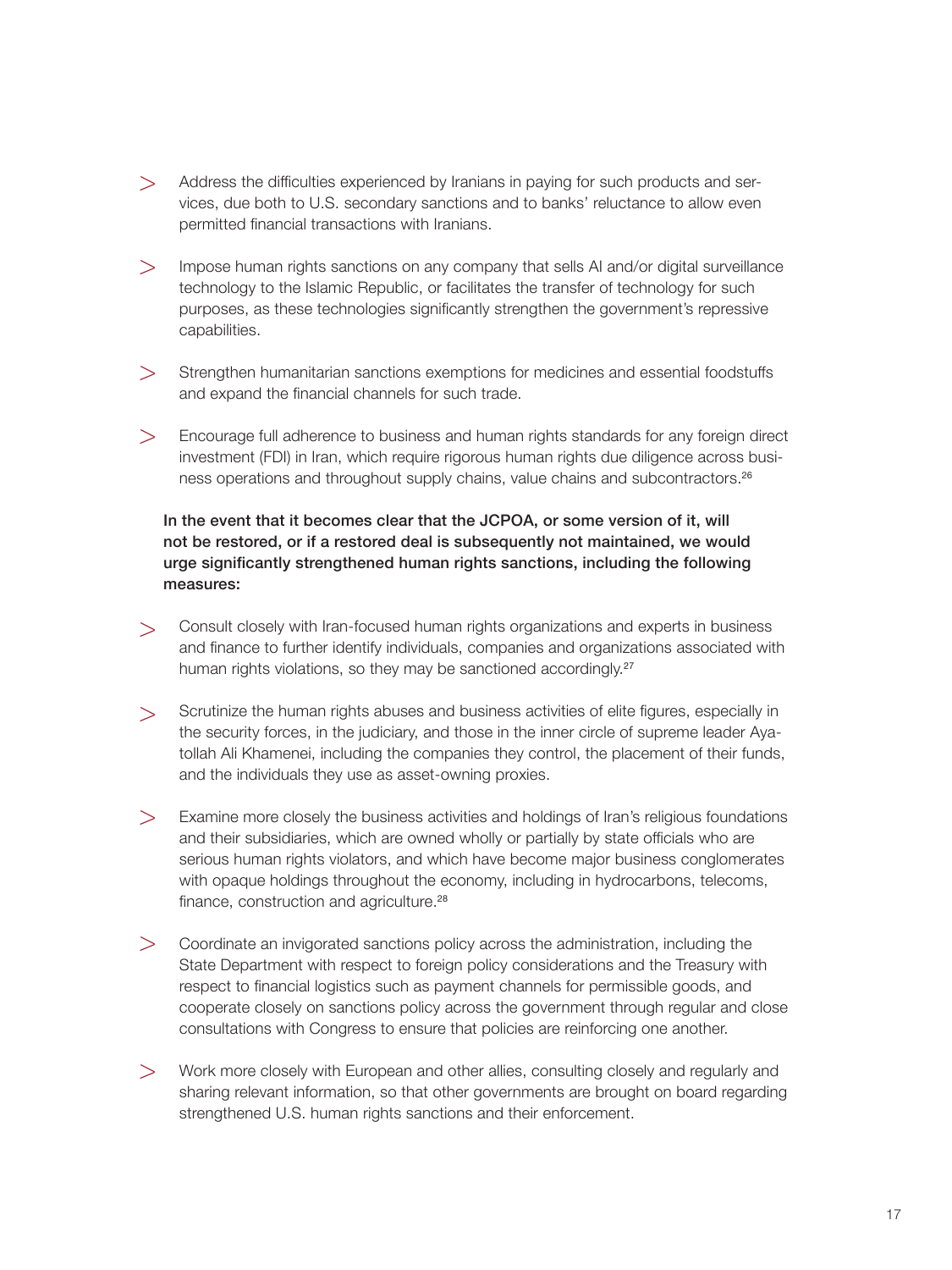# **CONCLUSION**

While scholars have long noted countries that refuse to follow the rule of law and respect human rights internally are more likely to engage in aggression externally, the connection between human rights in Iran and U.S. national security interests is more direct.<sup>29</sup> Civil society in Iran has consistently voiced disapproval of many Iranian activities that are inimical to U.S. interests. The suppression of those voices has facilitated the state's ability to continue activities that are destabilizing to the region.

Recognizing and amplifying voices of dissent so that they can push back against the government and call for changes in policies will require more than intermittent proclamations of generalized U.S. support for human rights and State Department reports that passively list the Iranian government's rights abuses. It will require the U.S. to signal to the international community its prioritization of the issue, galvanizing and leading that global community to similarly focus on the Islamic Republic's rights violations, and it will require significantly strengthened support for the dissidents and human rights defenders in Iran.

Recognizing and amplifying voices of dissent so that they can push back against the government and call for changes in policies will require more than intermittent proclamations of generalized U.S. support for human rights.

In order to more effectively promote human rights in Iran, the U.S. must also seek to apply the same principles and policies to other countries in the Middle East, including our allies. When the U.S. ignores human rights abuses by other autocratic and repressive governments in the Middle East, it damages its credibility, provides the Iranian authorities with the opportunity to deflect criticism of its record, and undermines U.S. efforts to promote human rights in Iran.

Human rights are not a magic bullet. This is a strategy that is likely to deliver only incremental progress over time and must be maintained over the long term. Yet we have seen in other country contexts that a strong and consistent focus on human rights can have significant impact, even if such changes can take years or even decades. To deliver that impact, the U.S. must seek every opportunity to support the voices of the Iranian dissident and activist community, both globally and inside Iran. If Iran's government is to be compelled to open space for civil society, it must come under sustained pressure, inside and out.

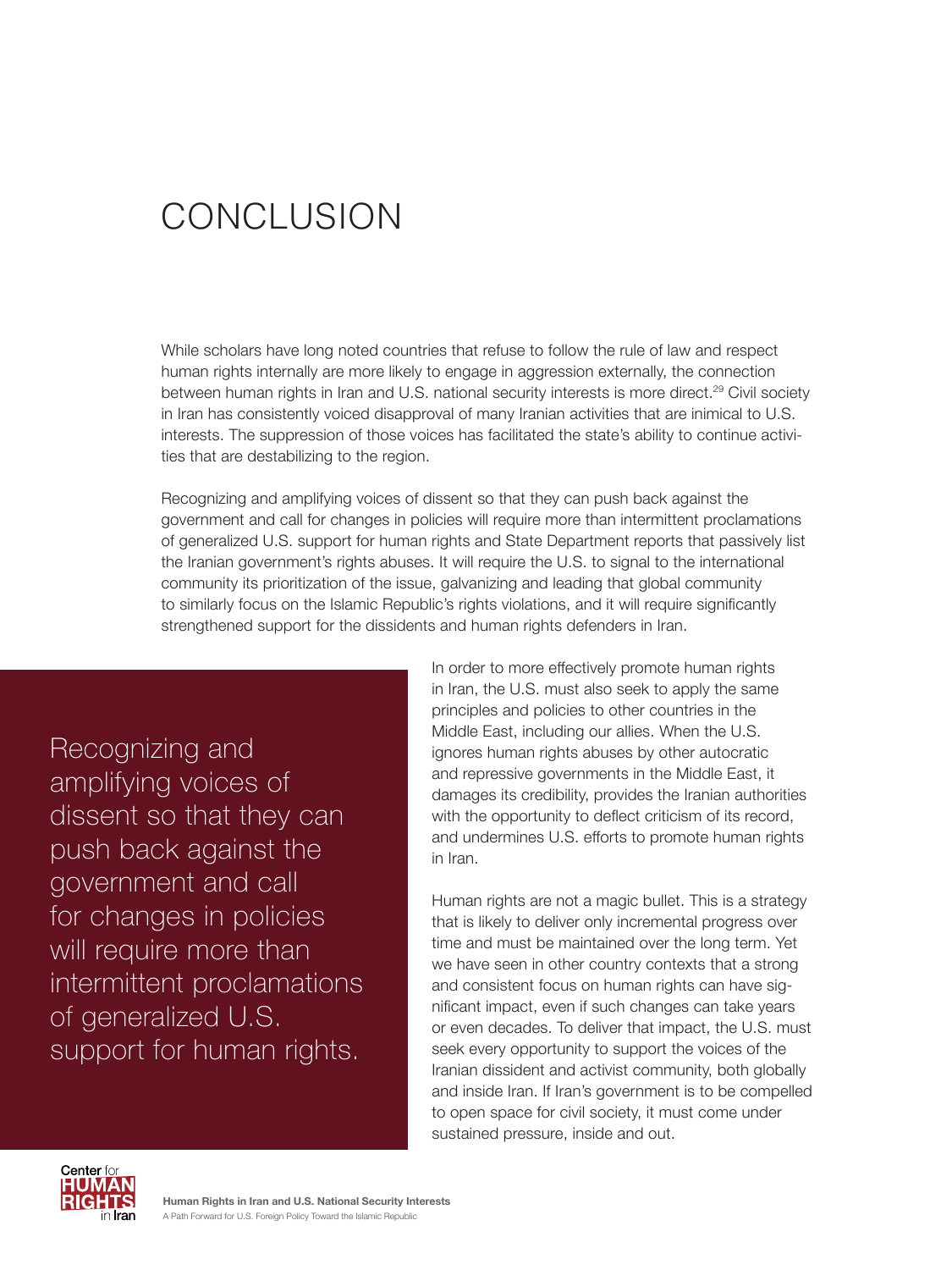The U.S.'s hard power is unparalleled, but it can be ill-suited to some of today's complex security issues. Indeed, the Center for Human Rights in Iran unequivocally rejects military force or any interventionist policies as viable policy options vis-à-vis the Islamic Republic. It is up to the Iranian people to chart their own course. Yet allowing the voices of dissidents and human rights defenders in Iran to be heard and supporting their rights to freedom of expression, association, assembly and dissent is not only in line with American principles, it is also in line with U.S. interests. And the U.S.'s soft power, its ability to provide global leadership, and to champion rights and ideas that are greatly feared by the autocrats of the world, remain powerful tools to advance U.S. goals and interests. This soft power would only be enhanced by a more vigorous and principled U.S. stance on human rights.

The Iranian citizenry has largely and consistently opposed violence, extremism, the government's regional "adventures" (as it typically refers to Tehran's activities in neighboring countries) and its adversarial relations with the West. All of the U.S.'s key strategic interests—nonproliferation, regional conflict resolution, stability and counterterrorism—can be advanced by supporting the voices and fundamental rights of that citizenry. This makes the prioritization of human rights well within the U.S.'s strategic interest. For too long, human rights in Iran have been sidelined. The international community must recognize the linkages between the Islamic Republic's activities and the suppression of its people, and how the lack of accountability for its human rights violations has only facilitated the continuation of these activities. In the words of one senior U.S. policymaker, "People tend to worry about nuclear weapons more than they do dissidents being rounded up. But one leads to the other."[30](#page-28-0)

"People tend to worry about nuclear weapons more than they do dissidents being rounded up. But one leads to the other."

—Senior U.S. policymaker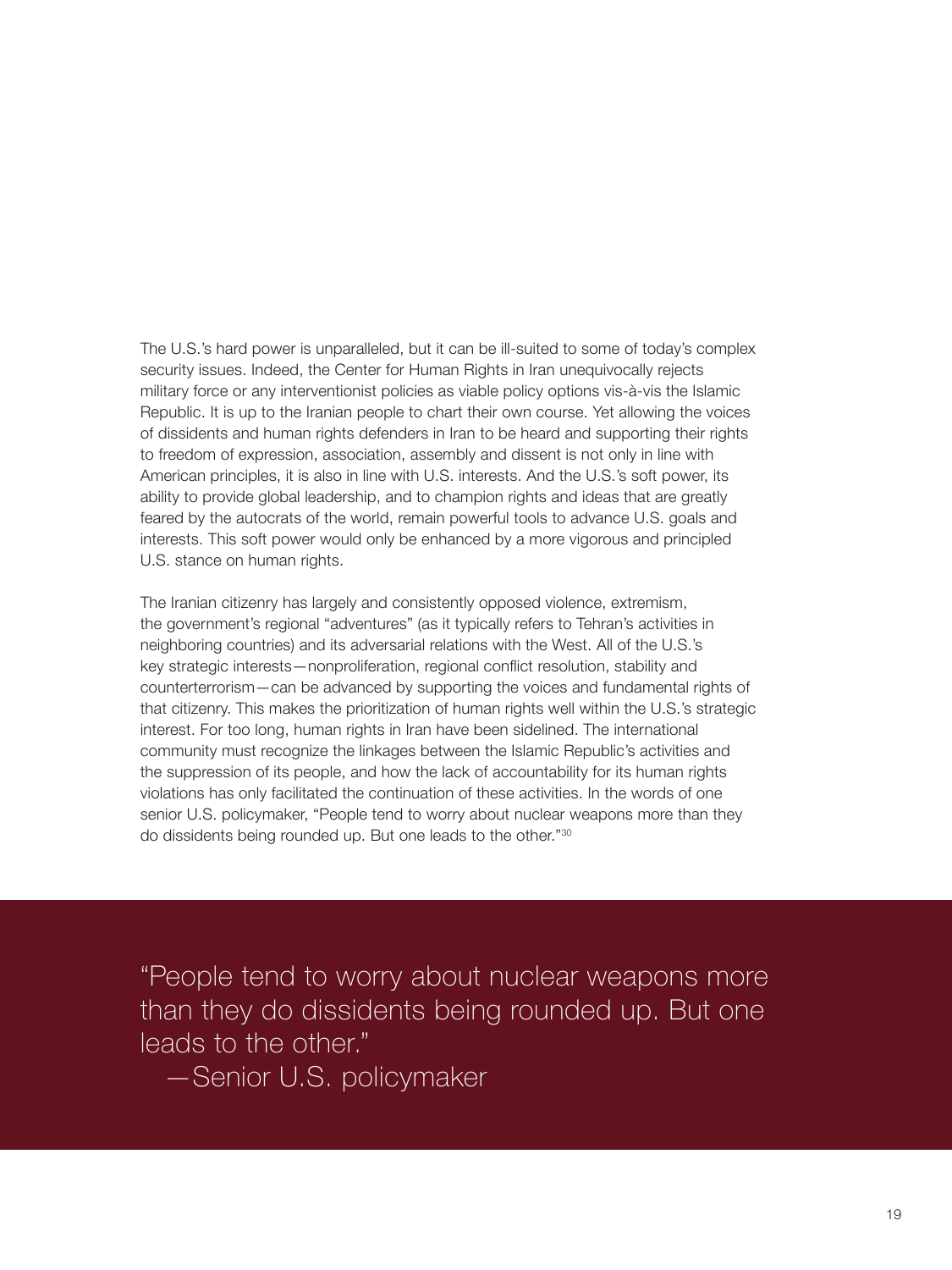## <span id="page-19-0"></span>ENDNOTES

Since 1979, the U.S. has adopted a range of policies designed to end or dissuade the Islamic Republic's more adversarial policies. These have included initial diplomatic overtures under President Carter in 1979 before the seizure of the U.S. embassy, overt support for Iraq in its 1980- 1988 war against Iran, more conciliatory approaches during the Clinton years followed by the "dual containment" strategy, the imposition of wide-ranging economic sanctions, highly specific engagements focused on the nuclear file under President Obama, and the Trump administration's "maximum pressure" campaign. Yet to date, the U.S. has been unable to significantly change Iranian state behavior, beyond its nuclear activities.

2 See the findings of this survey of over 20,000 respondents living inside Iran, conducted September 21-30, 2021 by GAMAAN (the Group for Analyzing and Measuring Attitudes in IRAN), which is an independent, nonprofit research foundation registered in the Netherlands: 60.4% of respondents either viewed the U.S. favorably or had "no opinion," while 39.5% viewed the U.S. "very or somewhat" unfavorably. 86% of the Iranian population stated "domestic inefficiency and corruption" have had the worst impact on the Iranian economy, while only about 10% stated "foreign sanctions and pressures" were the main cause of the country's current economic difficulties. 73% agreed with the statement, "Our enemy is right here, they lie that it's the USA," while 15% opposed it. 73% expressed opposition to the public chanting of "Death to America," only 18% favored it. 52.4% of respondents either viewed Israel favorably or had "no opinion," while 47.7% viewed Israel "very or somewhat" unfavorably. 65% opposed the "Death to Israel" slogan, while 23% favored it. Over half of the respondents agreed that disputed matters, including the country's nuclear program, should be negotiated with the West. 56% stated Iran's nuclear program should be for exclusively peaceful purposes, while 27% opposed any nuclear program at all, meaning that at least 83% opposed the development of nuclear weapons. Only 11% explicitly agreed with developing nuclear weapons. Roughly two-thirds of respondents were not supportive of Iran's ballistic missile development; 37% support the program only if it does not lead to sanctions, with about 28% entirely opposing such development; only 26% agreed with it irrespective of sanctions. Regarding regional policies, 57% evaluated Iran's current role in Syria negatively and 26% evaluated it positively. 34% felt the IRGC's regional activities had increased Iran's security, 32% thought they reduced it, and 21% felt they had no effect. 64% agreed with the chant ["Neither Gaza, nor Lebanon, I sacrifice my life for Iran](https://www.voanews.com/a/middle-east_voa-news-iran_iran-protests-spread-tehran-which-sees-biggest-anti-government-march-18/6208757.html)" (frequently heard in street protests in Iran for many years through to the present), while 24% opposed it. Roughly 70% opposed the Islamic Republic's policies vis-à-vis Hezbollah in Lebanon, Hamas in Palestine, Al-Hashd al-Shaabi in Iraq, the Houthis in Yemen, and Bashar al-Assad's regime in Syria, while only about 21% agreed with Iran's approach to these groups. See "Iranian Attitudes toward International Relations: A 2021 Survey Report," GAMAAN (the Group for Analyzing and Measuring Attitudes in IRAN) [https://gamaan.org/2021/10/27/iraniansattitudes-toward-international-relations-a-](https://gamaan.org/2021/10/27/iraniansattitudes-toward-international-relations-a-2021-survey-report/)[2021-survey-report/](https://gamaan.org/2021/10/27/iraniansattitudes-toward-international-relations-a-2021-survey-report/)

Chants regularly heard at street protests and circulated via Iranian social media consistently show opposition amongst the Iranian citizenry to many policies that are inimical to U.S. interests, especially its regional activities. For example: Hundreds of farmers and residents of Isfahan chant "No Gaza, no Lebanon, sacrifice my life for Iran," November 20, 2021 [https://t.](https://t.me/FreedoMessenger/85097)

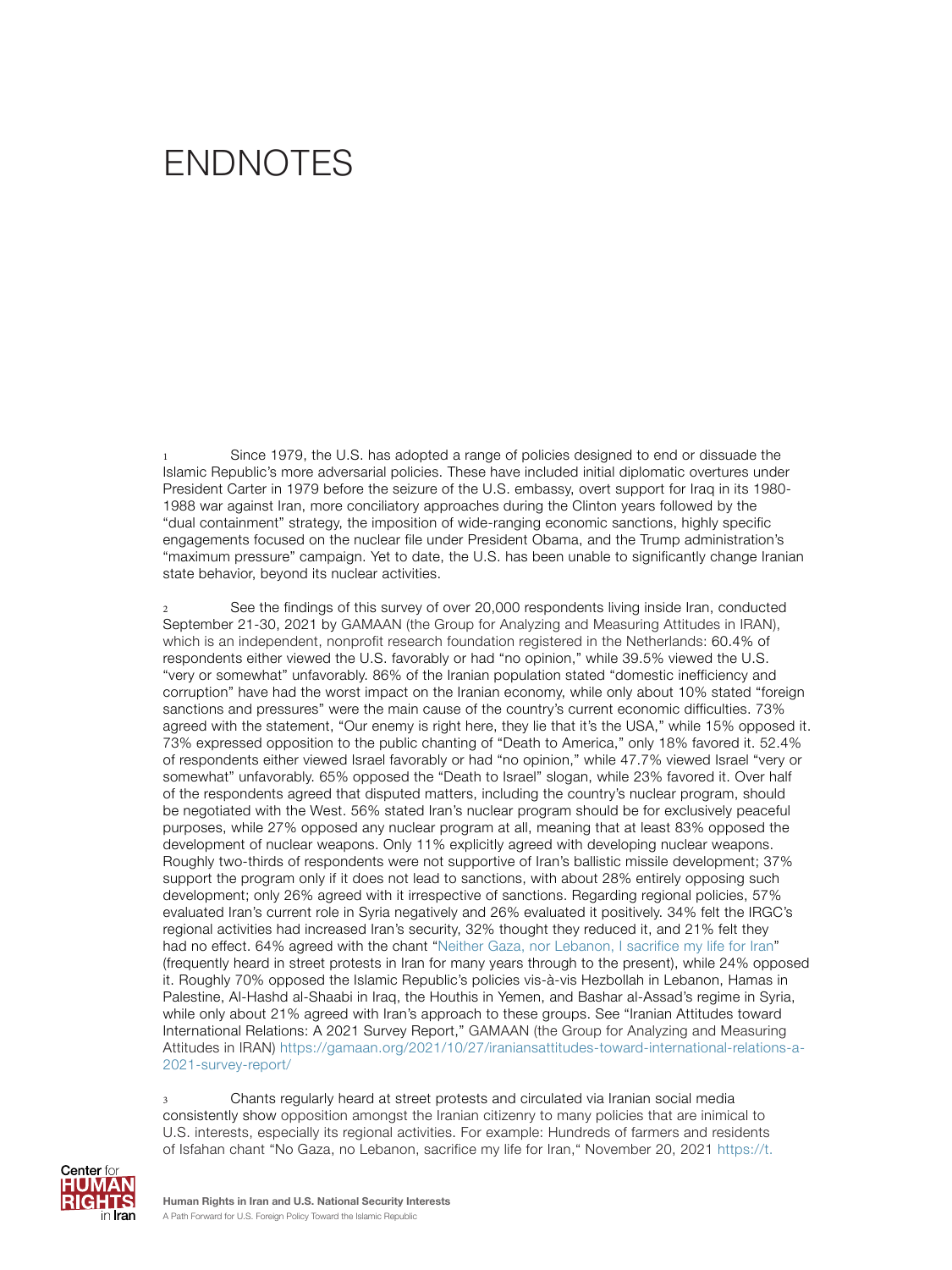<span id="page-20-0"></span>[me/FreedoMessenger/85097;](https://t.me/FreedoMessenger/85097) In response to power outages, protesters in Tehran chant "No Gaza, no Lebanon, sacrifice my life for Iran," July 26, 2021 [https://t.me/FreedoMessenger/81693;](https://t.me/FreedoMessenger/81693) In response to water and power shortages, protesters in Behbahan, southern Iran, chant "No Gaza, no Lebanon, sacrifice my life for Iran," July 16, 2020 [https://t.me/FreedoMessenger/65060;](https://t.me/FreedoMessenger/65060) Large numbers of students at Sharif University of Technology in Tehran chant "No Gaza, no Lebanon, sacrifice my life for Iran," January 11, 2020 [https://t.me/FreedoMessenger/55299;](https://t.me/FreedoMessenger/55299) University of Tehran medical students chanting "No Gaza, no Lebanon, sacrifice my life for Iran," January 11, 2020 <https://t.me/FreedoMessenger/65060>; People who lost their money in an investment scheme in Rasht, northern Iran, chanting "Let go of Syria, think about us," on January 29, 2019 [https://](https://www.youtube.com/watch?v=Zo3qhRnZtCk) [www.youtube.com/watch?v=Zo3qhRnZtCk](https://www.youtube.com/watch?v=Zo3qhRnZtCk); Protesters in Karaj, west of Tehran, chanting "We have no money, no gasoline, the hell with Palestine," November 17, 2019 [https://www.youtube.com/](https://www.youtube.com/watch?v=fWrbJwX21E4) [watch?v=fWrbJwX21E4;](https://www.youtube.com/watch?v=fWrbJwX21E4) Protesters in Yasouj, capital of Kohgiluyeh and Boyer-Ahmad Province, chanting "We have no money, no gasoline, the hell with Palestine," November 17, 2019 [https://](https://www.youtube.com/watch?v=mSRrEr7LmcM) [www.youtube.com/watch?v=mSRrEr7LmcM;](https://www.youtube.com/watch?v=mSRrEr7LmcM) Large numbers of protesters in Kermanshah, western Iran, chant "No Gaza, no Lebanon, sacrifice my life for Iran," November 16, 2019 [https://t.me/](https://t.me/FreedoMessenger/50574) [FreedoMessenger/50574;](https://t.me/FreedoMessenger/50574) Large numbers of protesting steelworkers in Ahvaz, capital of Khuzestan province, chant "No Gaza, no Lebanon, sacrifice my life for Iran," December 2, 2018 [https://www.](https://www.youtube.com/watch?v=L8Js43WyfKs) [youtube.com/watch?v=L8Js43WyfKs;](https://www.youtube.com/watch?v=L8Js43WyfKs) Protesters in Qom, the Shia seminary center of Iran, chant "No Gaza, no Lebanon, sacrifice my life for Iran," August 4, 2018 [https://t.me/FreedoMessenger/31939;](https://t.me/FreedoMessenger/31939) Protesters in the Gohardasht district of Karaj, west of Tehran, chanting "No Gaza, no Lebanon, sacrifice my life for Iran," August 2, 2018<https://t.me/FreedoMessenger/31723>; Protesters in Tehan, the Shia seminary center of Iran, chanting "Death to Palestine," June 25, 2018 [https://www.](https://www.youtube.com/watch?v=GSQBVx_9nUI) [youtube.com/watch?v=GSQBVx\\_9nUI](https://www.youtube.com/watch?v=GSQBVx_9nUI); People in Neyshabur, northeast Iran, protesting against high inflation, chanting "Let go of Syria, think about us" on December 28, 2017 [https://www.youtube.com/](https://www.youtube.com/watch?v=S5WKJ7YYzGw) [watch?v=S5WKJ7YYzGw;](https://www.youtube.com/watch?v=S5WKJ7YYzGw) Retired steelworkers in Isfahan chant "Let go of Syria, think about us," on October 28, 2016 <https://www.youtube.com/watch?v=sjsPpTKxJf4>; Large numbers of demonstrators gather around the tomb of Cyrus the Great near Shiraz, Fars province, on October 28, 2016 and chant "No Gaza, no Lebanon, sacrifice my life for Iran"<https://www.youtube.com/watch?v=pQaoHuhWxIk> and "Let go of Syria, think about us" [https://www.youtube.com/watch?v=MBQl-\\_FS\\_0o](https://www.youtube.com/watch?v=MBQl-_FS_0o); Thousands of Iranian spectators in Azadi Stadium in Tehran chanting "No Gaza, no Lebanon, sacrifice my life for Iran" during a soccer match between Iran's and Lebanon's national teams on June 11, 2013 [https://](https://www.youtube.com/watch?v=zaqye-ybdjY) [www.youtube.com/watch?v=zaqye-ybdjY;](https://www.youtube.com/watch?v=zaqye-ybdjY) There have also been multiple reports of the burning of Qassem Soleimani's statues. See for example, Ben Cohen, "Statue of Assassinated 'Quds Force' Commander Qassem Soleimani Burned by Protestors in Iranian City Hours After Unveiling," The Algemeiner, January 6, 2022 [https://www.algemeiner.com/2022/01/06/statue-of-assassinated-quds](https://www.algemeiner.com/2022/01/06/statue-of-assassinated-quds-force-commander-qassem-soleimani-burned-by-protestors-in-iranian-city-hours-after-unveiling/?mc_cid=46909542c0&mc_eid=4e6c4149bc)[force-commander-qassem-soleimani-burned-by-protestors-in-iranian-city-hours-after-unveiling/?mc\\_](https://www.algemeiner.com/2022/01/06/statue-of-assassinated-quds-force-commander-qassem-soleimani-burned-by-protestors-in-iranian-city-hours-after-unveiling/?mc_cid=46909542c0&mc_eid=4e6c4149bc) [cid=46909542c0&mc\\_eid=4e6c4149bc.](https://www.algemeiner.com/2022/01/06/statue-of-assassinated-quds-force-commander-qassem-soleimani-burned-by-protestors-in-iranian-city-hours-after-unveiling/?mc_cid=46909542c0&mc_eid=4e6c4149bc)

CHRI's own research (which includes detailed review of writings and statements by leading members of civil society and civil society organizations, as well as discussions with influential members of civil society over the years from 2008 up to the present and which include prominent attorneys; influential activists in many different areas such as political and civil rights, labor rights, religious and ethnic minority rights, and women's rights; independent and citizen journalists; student leaders in universities across Iran; teachers; prominent academics and scholars; leaders of major NGOs; leading dissidents and intellectuals, including writers, poets, artists, filmmakers and musicians; former Iranian parliamentarians; doctors; and businessmen), has consistently shown civil society to support good relations with the U.S., the West and the world, the peaceful resolution of conflicts—including the dispute over Iran's nuclear activities, and to oppose Iran's regional engagements, especially regarding Lebanon and Syria. For example, in January 2022, a prominent international relations expert and academic inside Iran who spoke with CHRI (name not disclosed due to fears for his security) mirrored many comments we have heard from civil society in Iran with the following statement: "[The Islamic Republic's]…regional policies are not in accordance or for the benefit of the Iranian nation's national interests. These regional policies have not had any tangible material or moral [benefit] for the people of Iran. None of these policies have served the national interest and indeed it has created many selfinflicting crises, such as the enmity towards Israel. Maybe in the case of the U.S., one could argue its policies towards Iran before and after the revolution fanned the flames of the ongoing enmity. But Israel at the onset of the revolutionary regime was not against [the Islamic Republic] but the new leaders [in Tehran] defined and fanned the flames of this ongoing enmity. They created taboos and situations that we are now mired in. Regarding the chants on Gaza, Lebanon, etc. during popular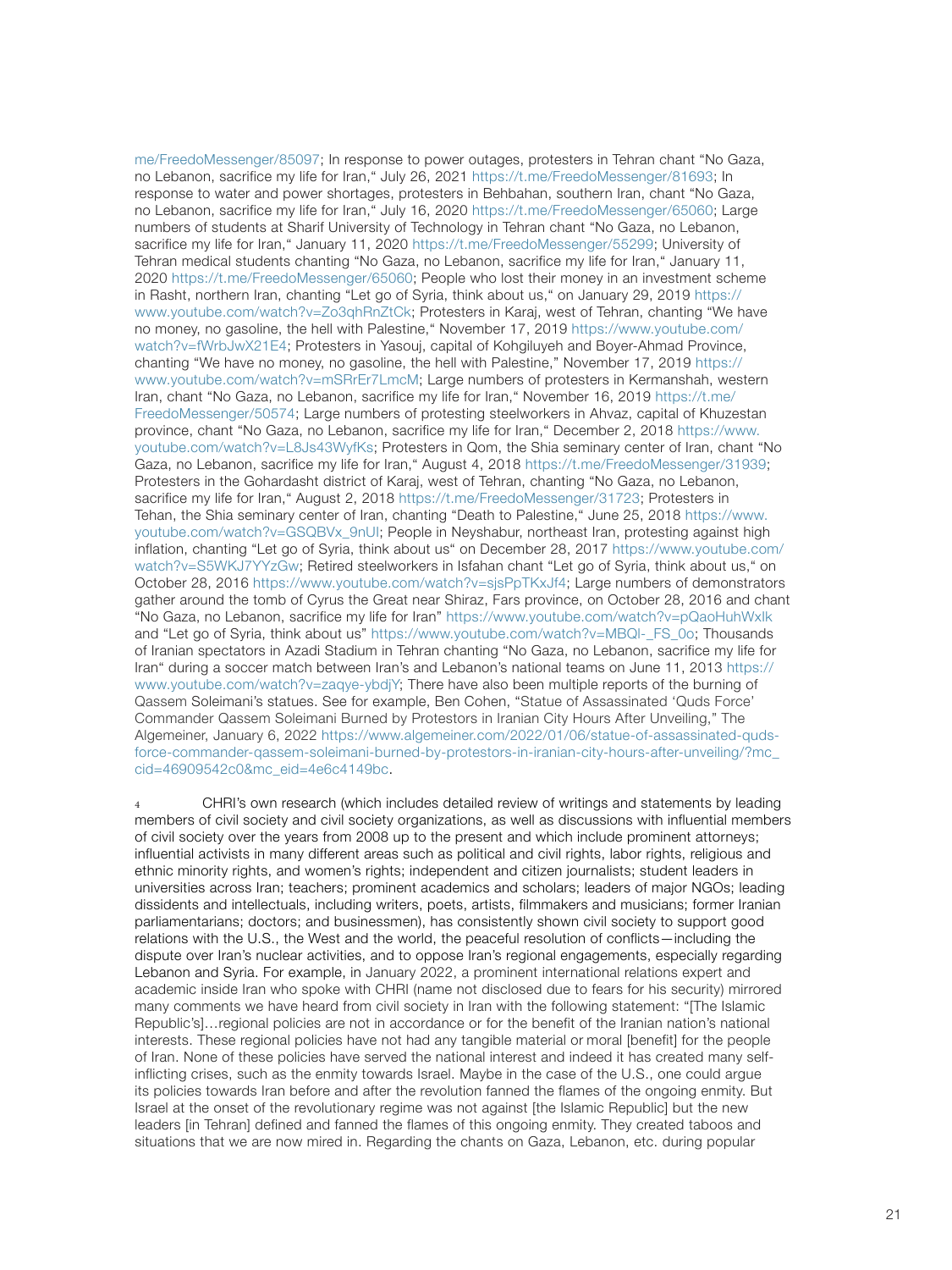<span id="page-21-0"></span>protests, in my opinion they represent genuine grievances and express disapproval and challenges to the government's regional policies in a serious way. Because these policies and their resulting costs are not justified for the people. The government claims if they did not interfere in countries such as Lebanon and Iraq, then 'the enemy' would be at our borders. But these 'enemies' are their own creation and the people do not see why these enmities should arise in the first place if it wasn't for the Iranian government's own policies and actions. It was the Iranian government's policies from the first days of the revolution that made overthrowing 'reactionary' governments in the region a linchpin of its policies and led to ever-growing enmities and conflicts." Another prominent civil and political activist inside Iran (name not disclosed for security reasons) similarly expressed views to CHRI (also in January 2022) that have echoed many we have heard over recent years: "I do not believe the Iranian government's regional policies serve the country's national interests. …The Islamic Republic has spent huge amounts of our national wealth to create and support militia forces in the region by relying on sectarian divisions and even employing criminal and Mafia-like elements to further its footholds in the region. Regarding the chants by people on the streets on Gaza and Lebanon, I agree with their essence. These chants announce to our rulers that we oppose their ideological policies, their interference and meddling in other countries, and their constant 'enemy-creating' actions. If we are truly concerned about the rights of the Palestinian people or other repressed people in the region, we could raise their plights in existing international institutions and under existing international norms without such regional adventurisms and military engagements." Even family members of the Islamic Republic's founding fathers have expressed similar sentiments. In a January 10, 2022 interview, Faezeh Hashemi Rafsanjani, daughter of Akbar Hashemi Rafsanjani (former president of Iran from 1989-1997, head of the Islamic Republic's powerful Assembly of Experts and Chairman of the Expediency Council), told Didban Iran (Iran Watch), "Look at the number of people killed in Syria. Just that number, never mind the refugees and the destruction. It's 500,000 people. In any case, we played a role in that. Or in Yemen, there has been a civil war for seven years and we've played a role in it. We have been engaged in Muslim-killing. If you count all the Palestinians killed by Israel, I doubt it would add up to 100,000 or 200,000. Yet we have surpassed Israel in Muslim-killings. We have been pursuing wrong policies, knowingly or unknowingly, with our own hands or not, but in any case, they're happening in our name. So, we can't claim to be good and endure all this hardship. Why do we have to endure all this hardship? To commit more killings and tyranny? This is wrong and we need a change in policy."<https://tinyurl.com/t4362dw7>

5 For example, see "Iran: Relentless Repression of Dissent," Human Rights Watch, January 13, 2021 <https://www.hrw.org/news/2021/01/13/iran-relentless-repression-dissent>; "Iran 2020," Amnesty International, [https://www.amnesty.org/en/location/middle-east-and-north-africa/iran/](https://www.amnesty.org/en/location/middle-east-and-north-africa/iran/report-iran/) [report-iran/](https://www.amnesty.org/en/location/middle-east-and-north-africa/iran/report-iran/); and "Freedom in the World 2021: Iran," Freedom House, [https://freedomhouse.org/](https://freedomhouse.org/country/iran/freedom-world/2021) [country/iran/freedom-world/2021](https://freedomhouse.org/country/iran/freedom-world/2021). So many human rights lawyers have been imprisoned in Iran that few are willing to undertake cases any longer. See "Walking in a Minefield without a Map: The Life of an Iranian Human Rights Lawyer, Center for Human Rights in Iran, April 15, 2021 [https://](https://iranhumanrights.org/2021/04/the-life-of-an-iranian-human-rights-lawyer/) [iranhumanrights.org/2021/04/the-life-of-an-iranian-human-rights-lawyer/](https://iranhumanrights.org/2021/04/the-life-of-an-iranian-human-rights-lawyer/). Activists, dissidents and independent journalists are prosecuted and sent to prison on manufactured "national security" charges (see "Iran's New Government Moves to Silence Dissent by Muzzling Leading Activists," Center for Human Rights in Iran, September 28, 2021 [https://iranhumanrights.org/2021/09/irans](https://iranhumanrights.org/2021/09/irans-new-government-moves-to-silence-dissent-by-muzzling-leading-activists/)[new-government-moves-to-silence-dissent-by-muzzling-leading-activists/](https://iranhumanrights.org/2021/09/irans-new-government-moves-to-silence-dissent-by-muzzling-leading-activists/)) and public protest is violently crushed (in November 2019, hundreds of protesters and bystanders were killed by state security forces indiscriminately shooting to kill at the crowds, see "Gunning Them Down: State Violence against Protesters in Iran," Center for Human Rights in Iran, May 2020 [https://](https://iranhumanrights.org/2020/05/they-aimed-at-my-sons-head-report-reveals-carnage-in-crushed-iran-protests/) [iranhumanrights.org/2020/05/they-aimed-at-my-sons-head-report-reveals-carnage-in-crushed-iran](https://iranhumanrights.org/2020/05/they-aimed-at-my-sons-head-report-reveals-carnage-in-crushed-iran-protests/)[protests/.](https://iranhumanrights.org/2020/05/they-aimed-at-my-sons-head-report-reveals-carnage-in-crushed-iran-protests/)

6 Public protest in Iran has changed—and grown—since December 2017, when demonstrations broke out across the country. Up until then, despite the risk of arrest and imprisonment, protest had persisted—by students at universities across the country in 1999 and 2003; by large numbers of citizens who demonstrated against the disputed presidential election results in 2009; and by laborers, teachers, drivers, nurses, farmers and others in frequent labor protests over the preceding decades. Yet the unrest that broke out in December 2017 was diffuse, unorganized, leaderless and less focused on specific grievances. It grew quickly to encompass hundreds of cities and towns across the country, with participants voicing rejection of the country's entire political and economic system. Protests were prevalent in the working class areas of provinces

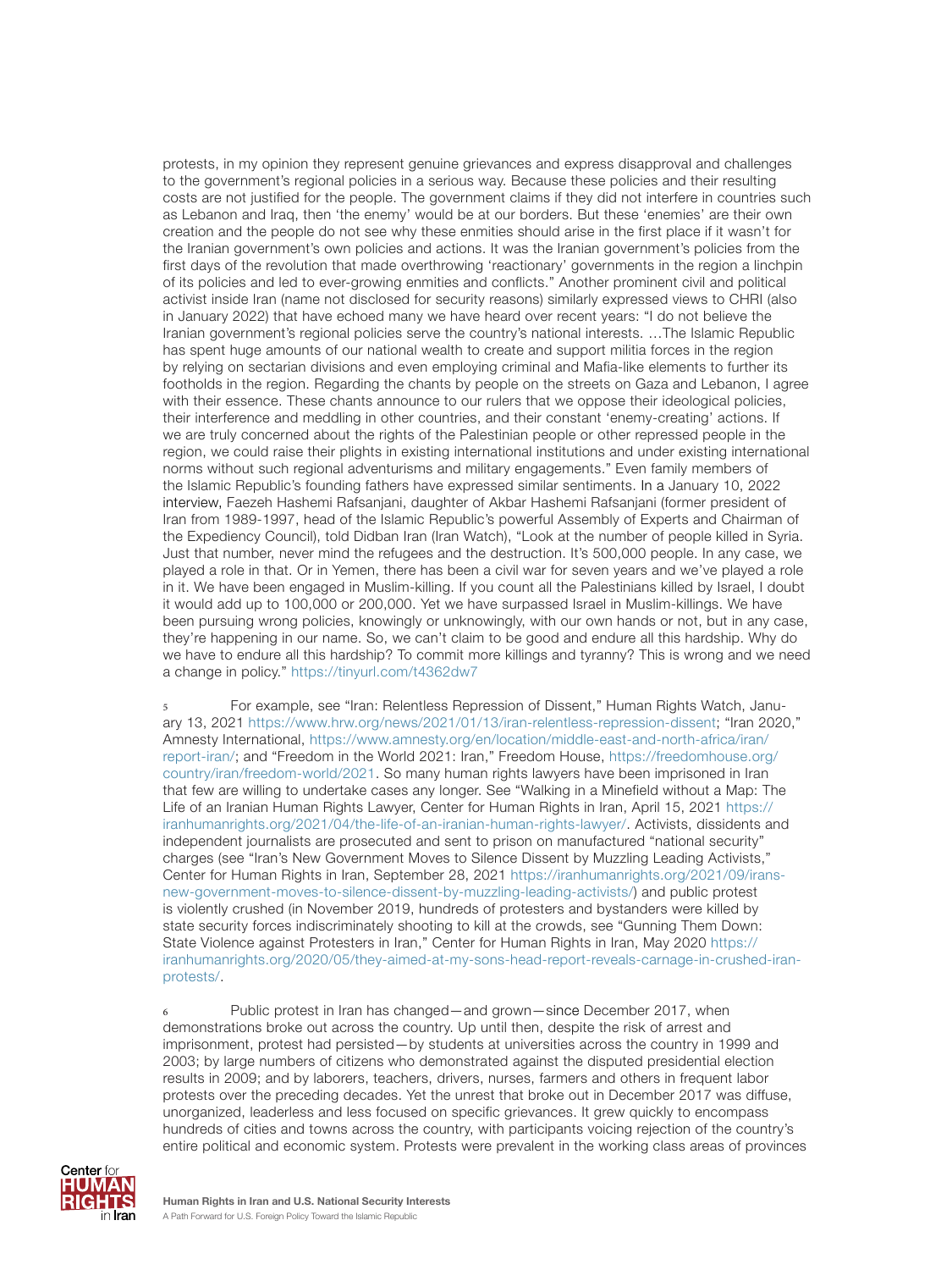<span id="page-22-0"></span>that had previously been strongholds of support for the Islamic Republic, and included large numbers of young men who had left drought-stricken smaller towns for provincial cities where they were typically unemployed. The unrest continued into January 2018, until a violent state crackdown suppressed them. Protests continued sporadically throughout 2018, for example by farmers over water shortages, by workers protesting unpaid wages and the imprisonment of their labor leaders, and by bazaar merchants. In November 2019, even larger mass protests broke out across the country, triggered by a gas price increase. These street protests again went well beyond the dissident and middle class communities to encompass large swaths of the population in the provinces and in rural towns, encompassing workers in industries and sectors across the country, the unemployed, farmers, and others who again voiced rejection of the political and economic order in Iran. It was only suppressed after state security forces engaged in unprecedented violence, killing hundreds of civilians in a week (other credible estimates indicate those killed exceeded a thousand) and arresting thousands. A brief flare-up occurred again in January 2020, especially in the universities, which also was quickly extinguished by state violence. Since then, protests have continued to occur sporadically, especially in provinces most hard hit by water shortages like Khuzestan. In many of these protests, fundamental rejection of the political and economic system, the ruling elite, and the repression sustaining the system has been voiced. See "Gunning Them Down: State Violence against Protesters in Iran," Center for Human Rights in Iran, May 2020 [https://iranhumanrights.org/2020/05/](https://iranhumanrights.org/2020/05/they-aimed-at-my-sons-head-report-reveals-carnage-in-crushed-iran-protests/) [they-aimed-at-my-sons-head-report-reveals-carnage-in-crushed-iran-protests/](https://iranhumanrights.org/2020/05/they-aimed-at-my-sons-head-report-reveals-carnage-in-crushed-iran-protests/) and "Silencing the Streets, Deaths in Prison: The December 2017 Crackdown in Iran," Center for Human Rights in Iran, February 2018 [https://www.iranhumanrights.org/2018/02/irans-suppression-of-december-2017](https://www.iranhumanrights.org/2018/02/irans-suppression-of-december-2017-unrest-marked-by-brutal-violations-of-law/) [unrest-marked-by-brutal-violations-of-law/](https://www.iranhumanrights.org/2018/02/irans-suppression-of-december-2017-unrest-marked-by-brutal-violations-of-law/)

The government is increasingly concerned by the growing discontent and widening public protests in the country, as evidenced by the Islamic Revolutionary Guard Corps' (IRGC) own assessment of the domestic situation in the country. The following remarks were made and recorded in a meeting of senior intelligence and military officials at the Sarallah Headquarters of the IRGC's Intelligence Organization on November 24, 2022, according to a [document classified "Top](https://www.instagram.com/p/CZeSATnKu--/?utm_source=ig_embed&ig_rid=b779f97f-a43b-4f16-9e27-bf7749006e5c)  [Secret,"](https://www.instagram.com/p/CZeSATnKu--/?utm_source=ig_embed&ig_rid=b779f97f-a43b-4f16-9e27-bf7749006e5c) [[https://www.instagram.com/p/CZeSATnKu--/?utm\\_source=ig\\_embed&ig\\_rid=b779f97f](https://www.instagram.com/p/CZeSATnKu--/?utm_source=ig_embed&ig_rid=b779f97f-a43b-4f16-9e27-bf7749006e5c)[a43b-4f16-9e27-bf7749006e5c](https://www.instagram.com/p/CZeSATnKu--/?utm_source=ig_embed&ig_rid=b779f97f-a43b-4f16-9e27-bf7749006e5c)] that was given to Radio Farda by the anonymous hacking groups Ali's Justice. IRGC officer Mohammadi (first name not given), deputy for social affairs, IRGC Intelligence Organization, said, "There has been a development in society that indicates it is in a state of explosion under its skin." IRGC officer Ahadi (first name not given) in charge of the IRGC Intelligence Organization's economic affairs, said, "The government is gradually losing focus and all that is needed is a spark to lose the ability to manage things." IRGC officer Mehrab (first name not given), from the IRGC Intelligence Organization's economic section, said, "If these [worsening economic conditions] are ignored, there is a 100% chance we will face a crisis." In the discussion on the impact of raising the official dollar exchange rate, IRGC General Beigi (first name not given), deputy in charge of intelligence at the Sarallah Headquarters, said, "Because of the special circumstances, it would be best if this plan [to raise the official dollar exchange rate] is not implemented this year, even though the government is insisting on it. … The possibility of a security situation occurring during implementation should be anticipated. We will see a considerable spike in prices in the market and during implementation we should take precautions and be sure the market will be flooded with goods. … The enemy will carry out psychological operations, which will be followed by social protests. In terms of security, we should not be left off guard. We must look into how to implement security considerations." Colonel Kaviani, representing the police security division, said: "[Protest] gatherings in [Iranian year] 1400 [began March 21, 2022] compared to last year [March 20, 2021-March 21, 2022] have increased 48% and crowd numbers rose 98%, meaning that there were 5,373 people at the rallies last year and this year there were 10,656. Economic [protest] gatherings have increased 56% compared to last year while protests at labor units have increased 136%. Most protests have taken place in front of parliament or the Ministry of Labor, with the latter currently experiencing most of the protests. …In the last four months of the year [ending March 20, 2022], we predict there will be 55 economic protests. This year there will be a 22% increase in economic protests compared to last year." Separately, Deputy Interior Minister in charge of Social Services Organization Taghi Rostamvandi, speaking at a conference focusing on tackling social ills on January 16, 2022, said: "People's tolerance level has dropped in recent years … if we get a sense that, due to our inabilities, the people are tilting toward thinking that the religious government can't solve the challenges facing the country and that perhaps another kind of government, such as a secular one, a non-religious state, can deal with the problems, then alarm bells will be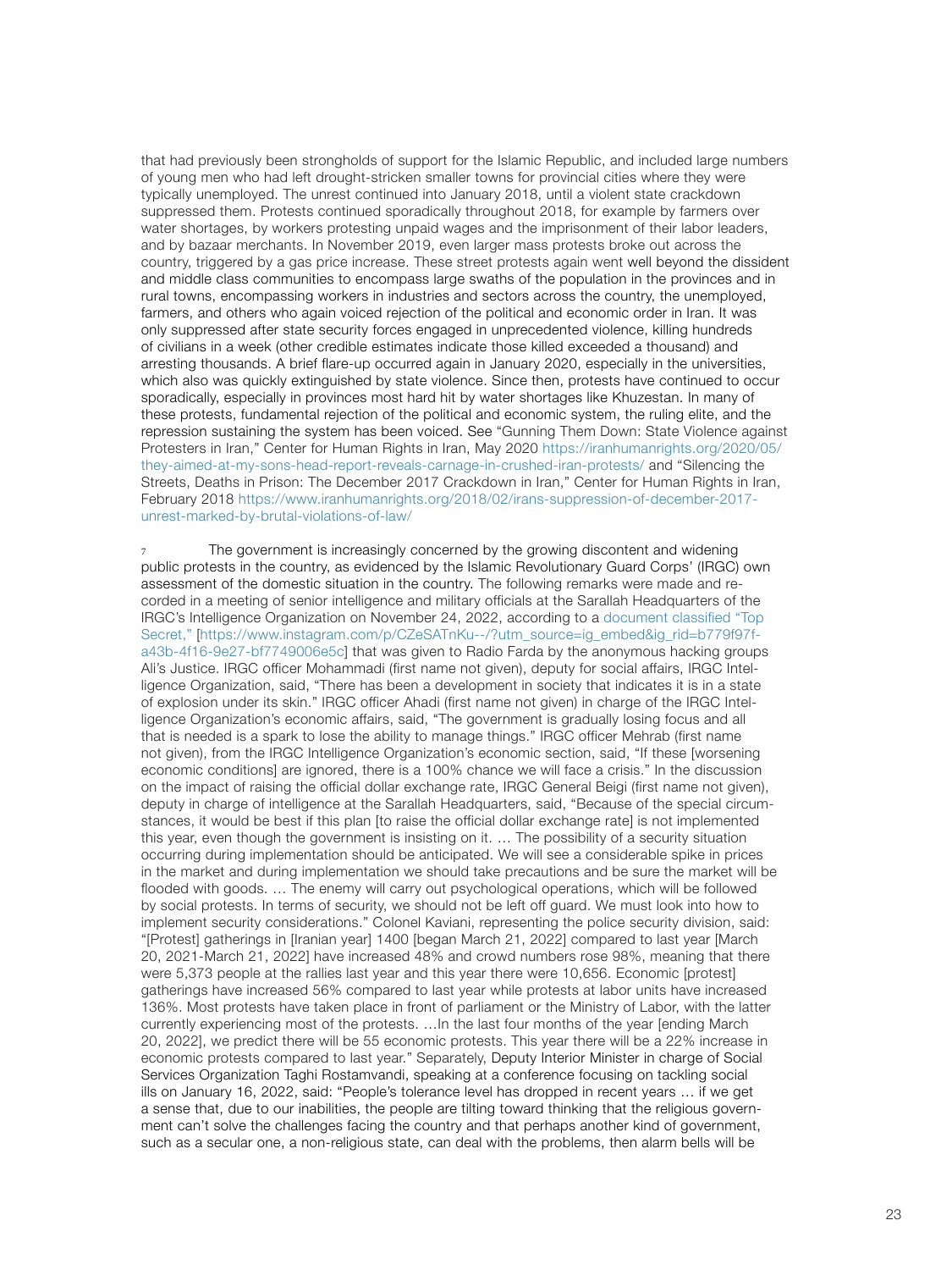<span id="page-23-0"></span>ringing for us." [https://www.irna.ir/news/84615026/%D9%85%DB%8C%D9%84-%D8%A8%D9%87-](https://www.irna.ir/news/84615026/%D9%85%DB%8C%D9%84-%D8%A8%D9%87-%D8%A7%DB%8C%D8%AC%D8%A7%D8%AF-%D8%AA%D8%BA%DB%8C%DB%8C%D8%B1%D8%A7%D8%AA-%D8%A7%D8%B3%D8%A7%D8%B3%DB%8C-%D8%AF%D8%B1-%DA%A9%D8%B4%D9%88%D8%B1-%D8%AF%D8%B1-%D8%AD%D8%A7%D9%84-%D8%A7%D9%81%D8%B2%D8%A7%DB%8C%D8%B4-%D8%A7%D8%B3%D8%AA) [%D8%A7%DB%8C%D8%AC%D8%A7%D8%AF-%D8%AA%D8%BA%DB%8C%DB%8C%D8](https://www.irna.ir/news/84615026/%D9%85%DB%8C%D9%84-%D8%A8%D9%87-%D8%A7%DB%8C%D8%AC%D8%A7%D8%AF-%D8%AA%D8%BA%DB%8C%DB%8C%D8%B1%D8%A7%D8%AA-%D8%A7%D8%B3%D8%A7%D8%B3%DB%8C-%D8%AF%D8%B1-%DA%A9%D8%B4%D9%88%D8%B1-%D8%AF%D8%B1-%D8%AD%D8%A7%D9%84-%D8%A7%D9%81%D8%B2%D8%A7%DB%8C%D8%B4-%D8%A7%D8%B3%D8%AA) [%B1%D8%A7%D8%AA-%D8%A7%D8%B3%D8%A7%D8%B3%DB%8C-%D8%AF%D8%B1-](https://www.irna.ir/news/84615026/%D9%85%DB%8C%D9%84-%D8%A8%D9%87-%D8%A7%DB%8C%D8%AC%D8%A7%D8%AF-%D8%AA%D8%BA%DB%8C%DB%8C%D8%B1%D8%A7%D8%AA-%D8%A7%D8%B3%D8%A7%D8%B3%DB%8C-%D8%AF%D8%B1-%DA%A9%D8%B4%D9%88%D8%B1-%D8%AF%D8%B1-%D8%AD%D8%A7%D9%84-%D8%A7%D9%81%D8%B2%D8%A7%DB%8C%D8%B4-%D8%A7%D8%B3%D8%AA) [%DA%A9%D8%B4%D9%88%D8%B1-%D8%AF%D8%B1-%D8%AD%D8%A7%D9%84-%D8%A7%D](https://www.irna.ir/news/84615026/%D9%85%DB%8C%D9%84-%D8%A8%D9%87-%D8%A7%DB%8C%D8%AC%D8%A7%D8%AF-%D8%AA%D8%BA%DB%8C%DB%8C%D8%B1%D8%A7%D8%AA-%D8%A7%D8%B3%D8%A7%D8%B3%DB%8C-%D8%AF%D8%B1-%DA%A9%D8%B4%D9%88%D8%B1-%D8%AF%D8%B1-%D8%AD%D8%A7%D9%84-%D8%A7%D9%81%D8%B2%D8%A7%DB%8C%D8%B4-%D8%A7%D8%B3%D8%AA) [9%81%D8%B2%D8%A7%DB%8C%D8%B4-%D8%A7%D8%B3%D8%AA](https://www.irna.ir/news/84615026/%D9%85%DB%8C%D9%84-%D8%A8%D9%87-%D8%A7%DB%8C%D8%AC%D8%A7%D8%AF-%D8%AA%D8%BA%DB%8C%DB%8C%D8%B1%D8%A7%D8%AA-%D8%A7%D8%B3%D8%A7%D8%B3%DB%8C-%D8%AF%D8%B1-%DA%A9%D8%B4%D9%88%D8%B1-%D8%AF%D8%B1-%D8%AD%D8%A7%D9%84-%D8%A7%D9%81%D8%B2%D8%A7%DB%8C%D8%B4-%D8%A7%D8%B3%D8%AA)

The government's growing concern over domestic discontent is also evidenced by the state's swift and harsh reactions to recent street protests. Not even in 2009, during the mass public demonstrations over the disputed re-election of President Mahmoud Ahmadinejad, did the state kill hundreds of civilians in the space of a week. See for example, "Gunning Them Down, State Violence against Protesters in Iran," Center for Human Rights in Iran, May 2020, [https://iranhumanrights.org/](https://iranhumanrights.org/wp-content/uploads/Iran-Human-Rights-November-2019-January-2020-Protests.pdf) [wp-content/uploads/Iran-Human-Rights-November-2019-January-2020-Protests.pdf](https://iranhumanrights.org/wp-content/uploads/Iran-Human-Rights-November-2019-January-2020-Protests.pdf) Its similarly harsh and violent crackdown on water protests in Khuzestan in July 2021, and again in Isfahan in November 2021—even as the government was expressing ostensible support for the protesters' plight and demands—attests to a growing fear and intolerance of public protest. (See Farnaz Fassihi, "Iran Forcefully Clamps Down on Protests Against Growing Water Shortages," The New York Times, November 26, 2021 [https://www.nytimes.com/2021/11/26/world/middleeast/iran-protests-water](https://www.nytimes.com/2021/11/26/world/middleeast/iran-protests-water-shortages.html)[shortages.html](https://www.nytimes.com/2021/11/26/world/middleeast/iran-protests-water-shortages.html))

The state's concern is also evident in: the increasing use of the death penalty in political cases and against protesters as a tool of intimidation and repression, (see "Iran: Death Penalty used as a Political Tool – UN Expert," Office of the High Commissioner for Human Rights, United Nations, October 25, 2021 [https://www.ohchr.org/EN/NewsEvents/Pages/DisplayNews.aspx?NewsID=27705&LangID=E\)](https://www.ohchr.org/EN/NewsEvents/Pages/DisplayNews.aspx?NewsID=27705&LangID=E)); the increasingly harsh sentences issued against dissidents and human rights activists and lawyers (see "Iran: No End to Mounting Repression," Human Rights Watch, January 13, 2022 [https://www.hrw.org/](https://www.hrw.org/news/2022/01/13/iran-no-end-mounting-repression) [news/2022/01/13/iran-no-end-mounting-repression](https://www.hrw.org/news/2022/01/13/iran-no-end-mounting-repression)); and the use of quickly initiated new charges and convictions in order to keep political prisoners nearing release behind bars (see "Rights Activist Narges Mohammadi Sentenced to Another Eight Years in Prison," Center for Human Rights in Iran, January 24, 2020 [https://www.iranhumanrights.org/2022/01/rights-activist-narges-mohammadi-sentenced-to](https://www.iranhumanrights.org/2022/01/rights-activist-narges-mohammadi-sentenced-to-another-eight-years-in-prison/)[another-eight-years-in-prison/\)](https://www.iranhumanrights.org/2022/01/rights-activist-narges-mohammadi-sentenced-to-another-eight-years-in-prison/).

The government's assiduous attempts to shape the public narrative—by censoring the internet (see "Freedom on the Net 2021 - Iran," Freedom House [https://freedomhouse.org/country/iran/freedom](https://freedomhouse.org/country/iran/freedom-net/2021)[net/2021](https://freedomhouse.org/country/iran/freedom-net/2021)), controlling the media (see "Iran: Press Freedom Violations in Real Time January 2020," Reporters without Borders, November 9, 2021 [https://rsf.org/en/iran-press-freedom-violations](https://rsf.org/en/iran-press-freedom-violations-recounted-real-time-january-2022)[recounted-real-time-january-2022\)](https://rsf.org/en/iran-press-freedom-violations-recounted-real-time-january-2022), broadcasting false forced "confessions" of detainees (see "Iran: New Report Demands End to the Use of Rampant Forced Confessions," International Federation for Human Rights, June 25, 2020 [https://www.fidh.org/en/region/asia/iran/iran-new-report-demands-end](https://www.fidh.org/en/region/asia/iran/iran-new-report-demands-end-to-the-rampant-use-of-forced-confessions)[to-the-rampant-use-of-forced-confessions](https://www.fidh.org/en/region/asia/iran/iran-new-report-demands-end-to-the-rampant-use-of-forced-confessions)) and intimidating the families of journalists and dissidents into silence (see "Special Report- A Wrenching Choice for Families: Go Public or Stay Quiet?" Reuters, August 1, 2018 [https://www.reuters.com/article/uk-usa-iran-balance-specialreport/special-report-a](https://www.reuters.com/article/uk-usa-iran-balance-specialreport/special-report-a-wrenching-choice-for-families-go-public-or-stay-quiet-idINKBN1KM4PZ)[wrenching-choice-for-families-go-public-or-stay-quiet-idINKBN1KM4PZ](https://www.reuters.com/article/uk-usa-iran-balance-specialreport/special-report-a-wrenching-choice-for-families-go-public-or-stay-quiet-idINKBN1KM4PZ))—also attest to its concern for public opinion.

8 See Djavad Salehi-Isfahani, "The Dilemma of Iran's Resistance Economy," Foreign Affairs, March 17, 2021 [https://www.foreignaffairs.com/articles/middle-east/2021-03-17/dilemma-irans-resis](https://www.foreignaffairs.com/articles/middle-east/2021-03-17/dilemma-irans-resistance-economy)[tance-economy](https://www.foreignaffairs.com/articles/middle-east/2021-03-17/dilemma-irans-resistance-economy)

The Islamic Republic has demonstrated on multiple occasions that when it feels truly threatened, it will accommodate, compromise, and even change course. This was demonstrated, for example, by its (bitter) acceptance of the ceasefire with Iraqi president Sadaam Hussein in 1988; its initial cooperation with the U.S. after the 2001 invasion of Afghanistan; and its overtures to the U.S. in 2003 after the U.S. invasion of Iraq.

10 Prominent Middle East diplomat Dennis Ross, put it succinctly: "The Iranians are clearly not afraid of us any longer. That in itself means we really don't have the level of deterrence we need, whether on the nuclear issue or in the region." (See Michael Hirsh, "Iran Seeks to Fill a Middle East Power Vacuum," Foreign Policy, September 28, 2021 [https://foreignpolicy.com/2021/09/28/](https://foreignpolicy.com/2021/09/28/iran-power-vacuum-middle-east-nuclear-power/)) [iran-power-vacuum-middle-east-nuclear-power/\)](https://foreignpolicy.com/2021/09/28/iran-power-vacuum-middle-east-nuclear-power/)) This only strengthens the argument that efforts to empower civil society in Iran now remains the most effective means of impacting Iranian state behavior.

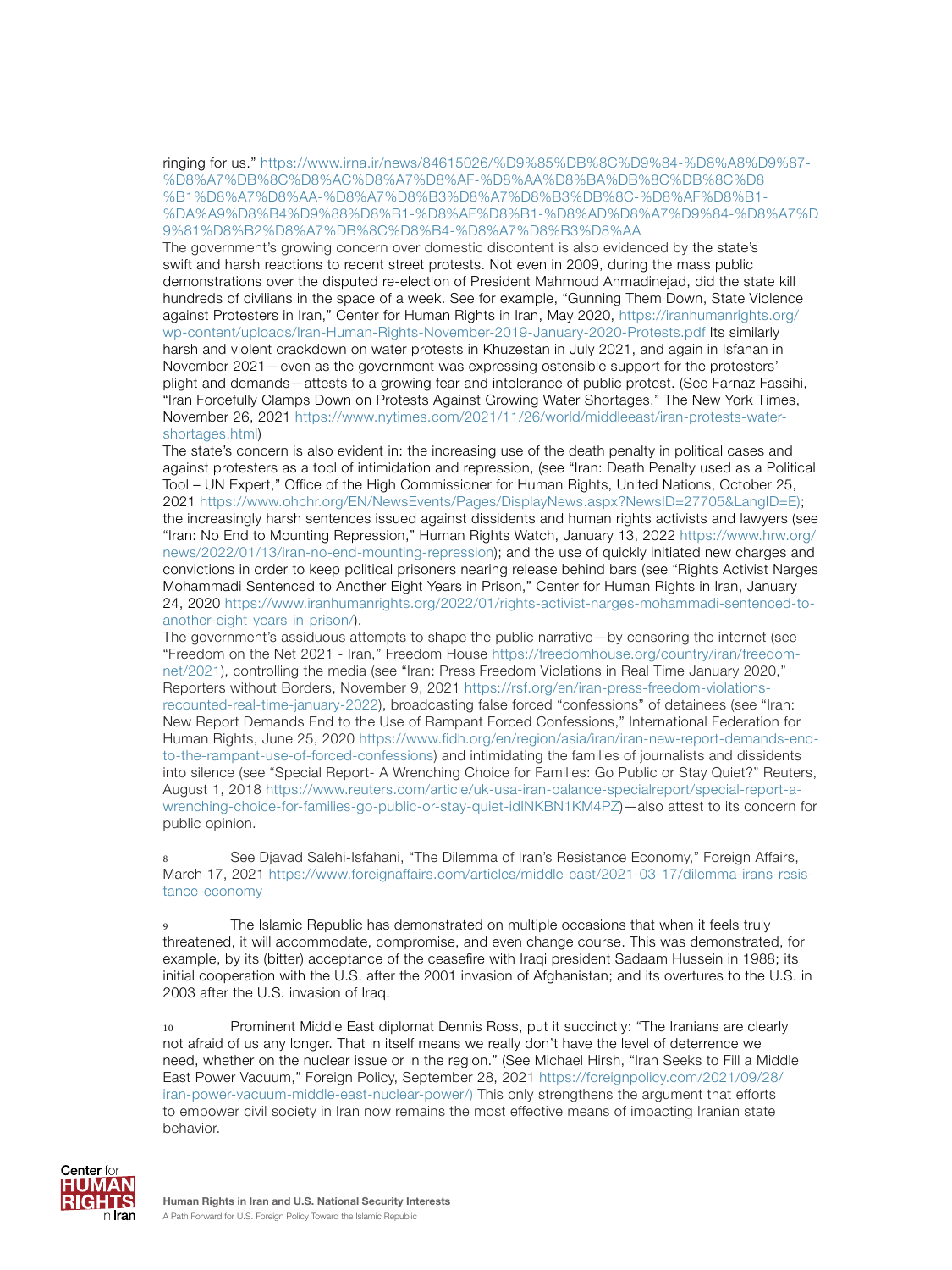#### <span id="page-24-0"></span> $11$  Ibid.

12 The Raisi administration has demonstrated concern over its public image and standing with the public, especially after President Raisi's election saw the lowest voter turnout (48.8%) in the Islamic Republic's history. Among those who did vote, an unprecedented 12.9% submitted blank ballots as a protest. (See "Raisi: Election Results Explainer," The Iran Primer, United States Institute of Peace, June 23, 2021<https://iranprimer.usip.org/blog/2021/jun/23/raisi-election-results-explainer>). For example, after the widespread protests over water shortages in Khuzestan Province in July 2021, the administration's swift public reaction was to express enthusiastic support for the protesters and pledge that their grievances would be addressed, even as security forces moved to violently crush the protests. Raisi emphasized his government "will not waste a single day" in seeking solutions, in sharp contrast to the highly critical public reactions by hardliners (labeling protesters thugs, for example) that previously followed public protests. <https://www.irna.ir/news/84413030/>Similarly, in response to farmers' protests in Isfahan in November 2021, Raisi again expressed government support, stating he had ordered the Presidential Center for Strategic Studies to launch a "scientific investigation" into how to revive Zayandeh Rud, the river which is the source of the water disputes in Isfahan province—even as security forces then again descended on the crowds to violently suppress the protests. <https://www.imna.ir/news/535095/>And in response to nationwide teachers' protests demanding higher pay, Raisi on January 12, 2022 ordered an "immediate overhaul" in the salary structure of government workers "on the basis of fairness." (See<https://www.irna.ir/news/84610741/> and <https://www.nytimes.com/2021/11/26/world/middleeast/iran-protests-water-shortages.html>

#### 13 See endnote #4

14 Human rights have never been prioritized in U.S. policy toward Iran. Multiple U.S. administrations largely ignored the poor human rights record of the Shah, who ruled Iran prior to the 1979 Iranian revolution and the creation of the Islamic Republic. Iran's role as a key U.S. client state during the Cold War meant that human rights issues were largely ignored, even in the face of growing domestic anger in Iran at the Shah's widespread rights abuses. The Shah was seen as a critical bulwark against Soviet designs in the region and a guarantor of oil supplies. President Reagan, despite his focus on human rights and dissidents in the Soviet Union, largely ignored rights abuses in Iran, and under Presidents George H.W. Bush, Bill Clinton and George W. Bush there was also little substantial engagement on the rights front in Iran. The Obama administration's expressed support for human rights in Iran came to be eclipsed by its desire to reach an agreement to limit Iran's nuclear activities. As such, U.S. policy was focused on nuclear negotiations, which culminated in the 2015 Joint Comprehensive Plan of Action (JCPOA). The administration did expand human rights sanctions on Iran, initiated sanction exemptions for online communication products aimed at supporting civil society, and negotiated the release of dual nationals imprisoned in Iran. Yet human rights were secondary to the nuclear file. The Trump administration, despite vocal condemnations of Iran's human rights situation and the expansion of human rights sanctions on Iran in the wake of its 2018 withdrawal from the JCPOA, did not integrate human rights in a meaningful way into U.S. policy and condemnations were not accompanied by substantive or consistent policies of support for civil society and rights promotion in the country.

15 As demonstrated during the U.S.'s relations with the Soviet Union during the Cold War, a sustained and prioritized focus on human rights represents a successful—albeit long term strategy for dealing with adversarial states. During the presidency of Ronald Reagan (1980-1988), human rights was integrated as a central component of U.S. Cold War foreign policy. Secretary of State George Shultz placed human rights on equal footing with other areas of concern in the U.S.'s relationship with the Soviet Union, pursuing rights-based issues simultaneously alongside military, political and economic issues. He understood the synergies between human rights and U.S. national security, and that supporting human rights would strengthen the U.S.'s position in its global conflict with the Soviets. Shultz persistently raised human rights in meetings with his Soviet counterparts, and numerous Soviet dissidents were released from prison due to Shultz's efforts. This focus on human rights helped to erode the Soviet's legitimacy and is viewed by many historians as contributing to the subsequent collapse of the Soviet Union. Indeed, the soft power of human rights promotion should not be underestimated; the U.S. won the Cold war not only due to its economic and military might, but also because it won the battle of ideas—especially throughout Eastern Europe and the former Soviet bloc states—and this was in large part due to its support for basic rights and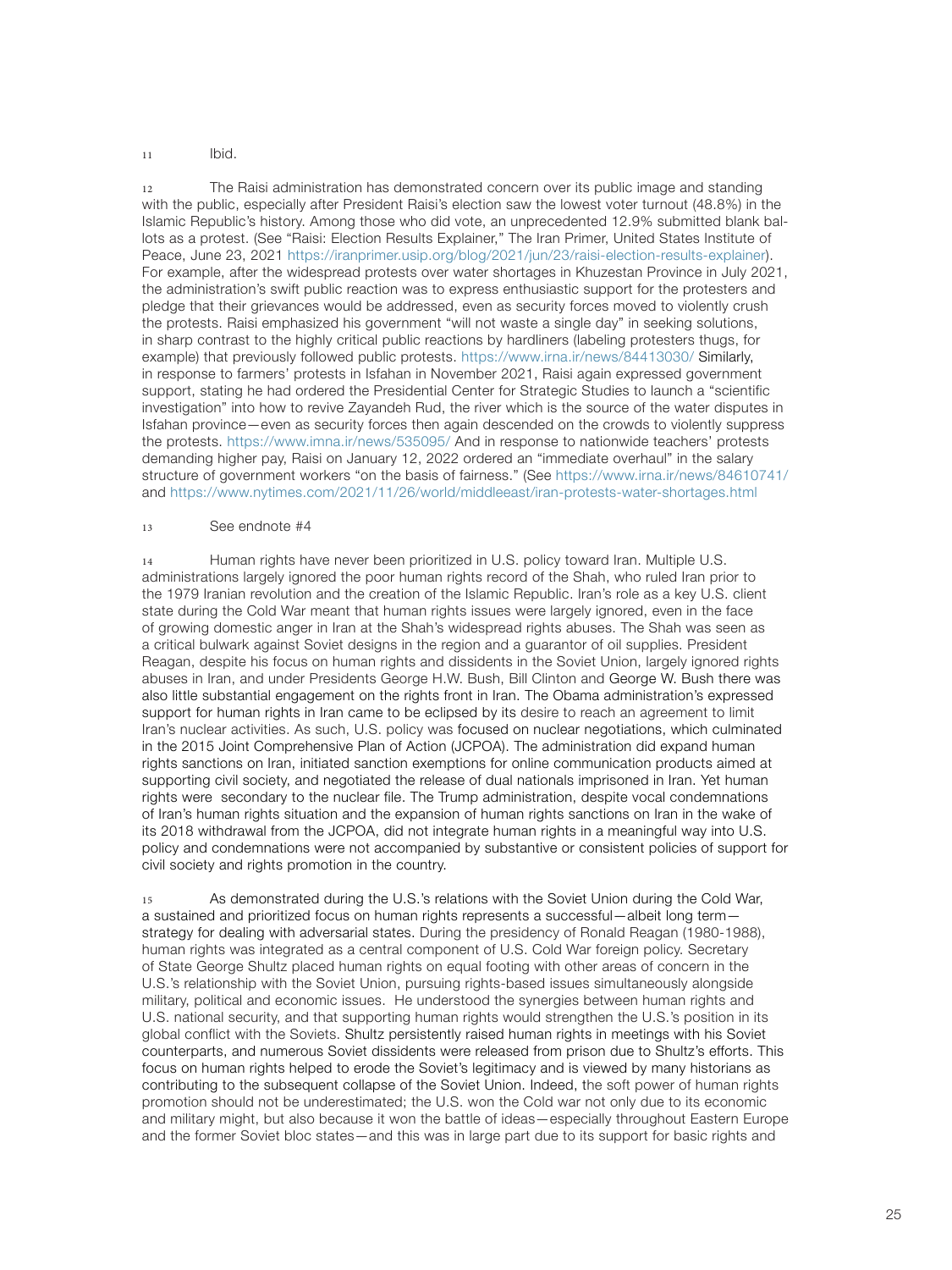<span id="page-25-0"></span>liberties. The 1975 Helsinki Accords also illustrate the sometimes unforeseen multiplier effect of human rights promotion. While initially criticized for legitimizing Soviet boundaries in Eastern Europe, the Accords incorporated human rights as one of the main areas of concern between East and West. The Helsinki Process's four "baskets" to govern negotiations included: 1) issues of European security and conflict resolution—which, critically, included in its Principles "respect for human rights, including the freedom of thought, conscience, religion or belief;" 2) cooperation in economics, science and technology; 3) humanitarian and cultural cooperation; and 4) follow-up procedures for implementation. The human rights elements were dismissed by Henry Kissinger at the time, but as described by the Helsinki Commission staff in a report prepared for the U.S. Commission On Security And Cooperation In Europe, "Human rights violations would [now] be recognized as legitimate international concerns rather than simply domestic matters" and "human rights advocates among the dissident communities of the Soviet Union and Eastern Europe soon saw it as a new opportunity. …[They] found they could play an important role in monitoring and reporting on their government's compliance with Helsinki provisions" and that the Helsinki Process "played a pivotal role in bringing the Cold War to an end by encouraging peaceful, internal changes that reunited rather than accepted a divided European continent." "The Helsinki Process: An Overview," prepared by the Helsinki Commission staff, June 2019 [https://www.csce.gov/sites/helsinkicommission.house.gov/files/](https://www.csce.gov/sites/helsinkicommission.house.gov/files/The%20Helsinki%20Process%20Four%20Decade%20Overview.pdf) [The%20Helsinki%20Process%20Four%20Decade%20Overview.pdf](https://www.csce.gov/sites/helsinkicommission.house.gov/files/The%20Helsinki%20Process%20Four%20Decade%20Overview.pdf)

Regarding South Korea, see Im, H. B. (2006). The US role in Korean democracy and security since cold war era. International Relations of the Asia-Pacific, 6(2), 157–187. [http://www.jstor.org/](http://www.jstor.org/stable/26156543) [stable/26156543.](http://www.jstor.org/stable/26156543)

Regarding Taiwan, see Russell Hsiao, "Taiwan and Remaking the Case for a League of Democracies," The National Interest, September 27, 2017 [https://nationalinterest.org/feature/taiwan](https://nationalinterest.org/feature/taiwan-remaking-the-case-league-democracies-22497)[remaking-the-case-league-democracies-22497](https://nationalinterest.org/feature/taiwan-remaking-the-case-league-democracies-22497)

Human rights can be equally important in advancing U.S. national security interests in the Iranian context. Even though visible impact can be years in the making, the groundwork for that impact is laid.

16 "Iranian Attitudes toward International Relations: A 2021 Survey Report," GAMAAN (the Group for Analyzing and Measuring Attitudes in IRAN) [https://gamaan.org/2021/10/27/](https://gamaan.org/2021/10/27/iraniansattitudes-toward-international-relations-a-2021-survey-report/) [iraniansattitudes-toward-international-relations-a-2021-survey-report/](https://gamaan.org/2021/10/27/iraniansattitudes-toward-international-relations-a-2021-survey-report/)

17 See for example, "Iran Suspends Thousands of Drug-Related Death Sentences After Years of Domestic and International Campaigning," Center for Human Rights in Iran, January 10, 2018 [https://iranhumanrights.org/2018/01/iran-suspends-thousands-of-drug-related-death-sentences](https://iranhumanrights.org/2018/01/iran-suspends-thousands-of-drug-related-death-sentences-after-years-of-domestic-and-international-campaigning/)[after-years-of-domestic-and-international-campaigning/](https://iranhumanrights.org/2018/01/iran-suspends-thousands-of-drug-related-death-sentences-after-years-of-domestic-and-international-campaigning/)

In another example of the potential power of civil society, three young men, Amirhossein Moradi, Saeed Tamjidi and Mohammad Rajabi, were issued death sentences for their participation in the November 2019 protests that swept through Iran (see [https://www.iranhumanrights.org/2020/07/](https://www.iranhumanrights.org/2020/07/death-sentences-for-three-protestors-confirmed-by-supreme-court-in-iran/) [death-sentences-for-three-protestors-confirmed-by-supreme-court-in-iran/\)](https://www.iranhumanrights.org/2020/07/death-sentences-for-three-protestors-confirmed-by-supreme-court-in-iran/). They were denied access to lawyers during the investigation phase, tortured [[https://www.amnesty.org/en/documents/](https://www.amnesty.org/en/documents/mde13/1888/2020/en/) [mde13/1888/2020/en/\]](https://www.amnesty.org/en/documents/mde13/1888/2020/en/), and Amirhossein Moradi stated he was forced under torture into giving a false "confession" that was broadcast on state television and used as evidence to convict them. Their trial was grossly unfair, and their death sentences were upheld by Iran's Supreme Court on July 10, 2020. However, a societal outcry in Iran against the death sentences ensued, epitomized by a "Don't Execute" social media campaign on Twitter. During the Twitter storm in support of the three protesters between July 14-16, 2020, tweets with the Persian hashtag **#مادعا\_[دینکن](https://twitter.com/hashtag/%D8%A7%D8%B9%D8%AF%D8%A7%D9%85_%D9%86%DA%A9%D9%86%DB%8C%D8%AF?src=hashtag_click)** ("Don't\_Execute") [[https://twitter.com/hashtag/%D8%A7%D8%B9%D8%AF%D8%A7%D9%85\\_%D9](https://twitter.com/hashtag/%D8%A7%D8%B9%D8%AF%D8%A7%D9%85_%D9%86%DA%A9%D9%86%DB%8C%D8%AF?src=hashtag_click) [%86%DA%A9%D9%86%DB%8C%D8%AF?src=hashtag\\_click\]](https://twitter.com/hashtag/%D8%A7%D8%B9%D8%AF%D8%A7%D9%85_%D9%86%DA%A9%D9%86%DB%8C%D8%AF?src=hashtag_click) received some six billion impressions and were retweeted more than four million times [[https://www.radiofarda.com/a/contradiction-story](https://www.radiofarda.com/a/contradiction-story-protesters-iranian-judiciary-twitter/30727717.html)[protesters-iranian-judiciary-twitter/30727717.html](https://www.radiofarda.com/a/contradiction-story-protesters-iranian-judiciary-twitter/30727717.html)]. On December 5, 2020, the Supreme Court [ordered](https://www.bbc.com/persian/iran-55197960) a new trial but so far it has not been held [\[https://www.bbc.com/persian/iran-55197960](https://www.bbc.com/persian/iran-55197960)]. On January 18, 2022, the lawyer for the three protesters [said](https://www.ilna.news/fa/tiny/news-1184773) [[https://www.ilna.news/fa/tiny/news-](https://www.ilna.news/fa/tiny/news-1184773)[1184773](https://www.ilna.news/fa/tiny/news-1184773)] Amirhossein Moradi had been released "a couple of months ago" to receive medical treatment. He added that promises had been made about granting pardons to all three but that could not happen until a final sentence has been issued. With their sentences currently under judicial review, at this point they seem to have escaped the death sentence. [https://gdb.rferl.org/6334BC4E-](https://gdb.rferl.org/6334BC4E-51C0-4123-9998-37A4E2677264_w1597_n_r0_st.jpg)[51C0-4123-9998-37A4E2677264\\_w1597\\_n\\_r0\\_st.jpg](https://gdb.rferl.org/6334BC4E-51C0-4123-9998-37A4E2677264_w1597_n_r0_st.jpg)



In another more recent example, when the elderly and ailing veteran journalist, Keyvan Sa-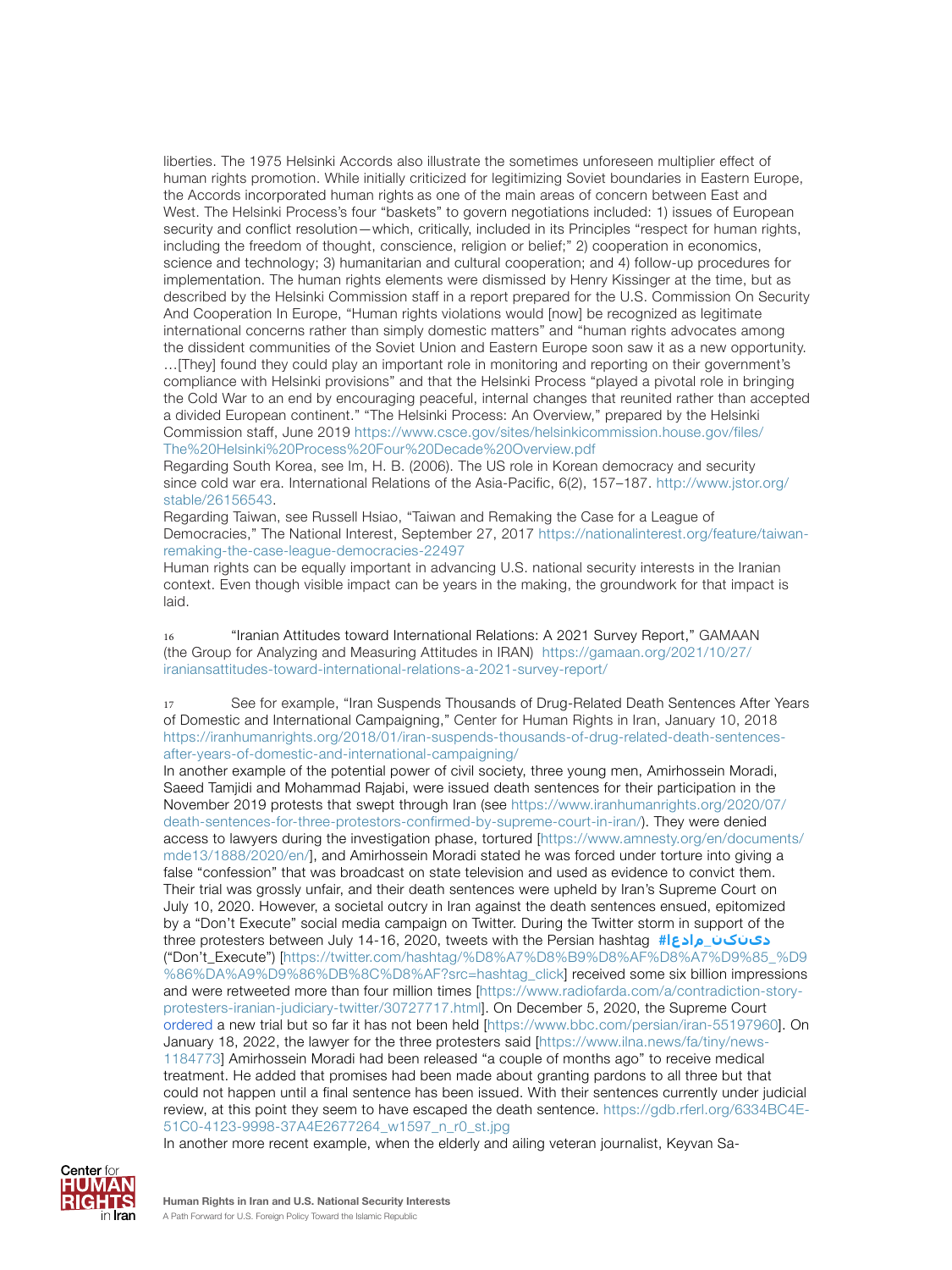<span id="page-26-0"></span>mimi was imprisoned and then exiled to the remote and harsh Central Prison in Semnan for his peaceful dissent, a societal outcry resulted in his release [https://twitter.com/MostafaNili58/sta](https://twitter.com/MostafaNili58/status/1488537384023171079)[tus/1488537384023171079](https://twitter.com/MostafaNili58/status/1488537384023171079) (For example, there are more than 1,100 posts in the Instagram page for Keyvan Samimi's Persian hashtag; see [Persian hashtag posts on Instagram](https://www.instagram.com/explore/tags/%DA%A9%DB%8C%D9%88%D8%A7%D9%86_%D8%B5%D9%85%DB%8C%D9%85%DB%8C/?hl=en); [Persian hashtag](https://twitter.com/hashtag/%DA%A9%DB%8C%D9%88%D8%A7%D9%86_%D8%B5%D9%85%DB%8C%D9%85%DB%8C?src=hashtag_click&f=live)  [posts on Twitter;](https://twitter.com/hashtag/%DA%A9%DB%8C%D9%88%D8%A7%D9%86_%D8%B5%D9%85%DB%8C%D9%85%DB%8C?src=hashtag_click&f=live) see also this [letter from the reformist National Trust Party](https://t.me/emtedadnet/62897) on January 23 addressed to Judiciary Chief Gholam-Hossein Mohseni Ejei which had 2.3k views; this Post from leading labor [rights advocate](https://t.me/ettehad/96955) Jafar Azimzadeh on January 20 condemning Samimi's banishment which had 358 views; and this statement by the Iranian Writers Association on January 14 [https://t.me/kanoon\\_](https://t.me/kanoon_nevisandegane_iran/770) [nevisandegane\\_iran/770](https://t.me/kanoon_nevisandegane_iran/770) which had 3.9k views.)

Many cases are intentionally hidden by the authorities from the public eye to prevent exactly this kind of societal outcry, and the authorities routinely try to extract forced false "confessions" (typically under torture or ill-treatment) in order to impugn the reputation of the defendants, lay the groundwork for their convictions, and legitimize their persecution of dissidents and activists. But the existence of an educated public and engaged civil society renders the state's efforts more difficult—and underscores the argument for focusing on the empowerment of civil society to counter many of Iran's activities and facilitating in every manner possible the free flow of information.

18 According to the European Commission, "The EU is Iran's 2nd biggest trade partner, representing 12.3% of the country's total trade in goods with the world in 2020. Before the current sanctions regime, the EU used to be the most important partner of Iran. Total trade in goods between the EU and Iran in 2020 amounted to €4.5 billion. The EU's imports were worth €0.7 billion and were dominated by agriculture and raw materials (€0.4 billion, 57.1%), followed by chemicals (€0.1 billion, 14.2%) The EU's exports amounted to €3.8 billion and were led by machinery and transport equipment (€1.3 billion, 34.2%), chemicals (€1.0 billion, 26.3%) and agriculture and raw materials (€0.7 billion, 18.4%). Two-way trade in services totaled €1.5 billion in 2019, with EU imports of services representing €0.7 billion and exports €0.8 billion." See "Countries and Regions – Iran," European Commission; Trade; Policy [https://ec.europa.eu/trade/policy/countries-and-regions/](https://ec.europa.eu/trade/policy/countries-and-regions/countries/iran/) [countries/iran/](https://ec.europa.eu/trade/policy/countries-and-regions/countries/iran/)

19 In Iran, the voices of imprisoned human rights lawyers, activists, dissidents, labor leaders and journalists continue to carry significant authority amongst society. See these images from Imamzadeh Abdollah Cemetery in Shahr-e-Rey, south of Tehran, where the poet Baktash Abtin was laid to rest on January 9, 2022, after dying from Covid-19 which he contracted after being arbitrarily detained in the overcrowded and unhygienic Evin Prison for his dissident writings. (Posted by the Free Workers Union of Iran (FWUI) channel on Telegram: [Video:](https://t.me/ettehad/96438) Chanting "This free-spirited poet is the tyrants› nightmare!" ([https://t.me/ettehad/96438\)](https://t.me/ettehad/96438)); [Video:](https://t.me/ettehad/96434) Chanting "Bravo Abtin, down with tyrants!" (<https://t.me/ettehad/96434> [Video:](https://t.me/ettehad/96437) Chanting "Abtin is alive, his path everlasting!" ([https://t.](https://t.me/ettehad/96437) [me/ettehad/96437](https://t.me/ettehad/96437))

The Islamic Republic has an impressive array of articulate, committed and prominent human rights defenders who have not been silenced by prison bars, such as the defense attorneys [Nasrin](https://www.iranhumanrights.org/2020/12/human-rights-lawyer-nasrin-sotoudeh-being-returned-to-gharchak-prison/)  [Sotoudeh \[https://www.iranhumanrights.org/2020/12/human-rights-lawyer-nasrin-sotoudeh-being](https://www.iranhumanrights.org/2020/12/human-rights-lawyer-nasrin-sotoudeh-being-returned-to-gharchak-prison/)[returned-to-gharchak-prison/\]](https://www.iranhumanrights.org/2020/12/human-rights-lawyer-nasrin-sotoudeh-being-returned-to-gharchak-prison/) and [Mohammad Najafi \[https://www.iranhumanrights.org/2021/08/](https://www.iranhumanrights.org/2021/08/three-more-iranian-human-rights-attorneys-slapped-with-unjust-prison-sentences/) [three-more-iranian-human-rights-attorneys-slapped-with-unjust-prison-sentences/](https://www.iranhumanrights.org/2021/08/three-more-iranian-human-rights-attorneys-slapped-with-unjust-prison-sentences/)]; the activists [Narges Mohammadi \[https://www.iranhumanrights.org/2022/01/five-minute-trial-resulted-in](https://www.iranhumanrights.org/2022/01/five-minute-trial-resulted-in-narges-mohammadis-eight-year-prison-sentence-iran/)[narges-mohammadis-eight-year-prison-sentence-iran/](https://www.iranhumanrights.org/2022/01/five-minute-trial-resulted-in-narges-mohammadis-eight-year-prison-sentence-iran/), [Atena Daemi](https://www.iranhumanrights.org/2020/07/atena-daemi-begins-new-prison-sentence-on-day-she-was-to-be-freed/) [[https://www.iranhumanrights.](https://www.iranhumanrights.org/2020/07/atena-daemi-begins-new-prison-sentence-on-day-she-was-to-be-freed/) [org/2020/07/atena-daemi-begins-new-prison-sentence-on-day-she-was-to-be-freed/\]](https://www.iranhumanrights.org/2020/07/atena-daemi-begins-new-prison-sentence-on-day-she-was-to-be-freed/), and [Bahareh](https://www.iranhumanrights.org/2020/07/prominent-activist-sentenced-to-four-years-in-prison-for-protesting-downing-of-ukrainian-passenger-plane/)  [Hedayat \[https://www.iranhumanrights.org/2020/07/prominent-activist-sentenced-to-four-years](https://www.iranhumanrights.org/2020/07/prominent-activist-sentenced-to-four-years-in-prison-for-protesting-downing-of-ukrainian-passenger-plane/)[in-prison-for-protesting-downing-of-ukrainian-passenger-plane/](https://www.iranhumanrights.org/2020/07/prominent-activist-sentenced-to-four-years-in-prison-for-protesting-downing-of-ukrainian-passenger-plane/)]; the citizen journalist [Sepideh](https://www.iranhumanrights.org/2020/06/sepideh-qoliyan-refuses-to-beg-for-pardon-goes-back-to-prison/)  [Qoliyan](https://www.iranhumanrights.org/2020/06/sepideh-qoliyan-refuses-to-beg-for-pardon-goes-back-to-prison/) [[https://www.iranhumanrights.org/2020/06/sepideh-qoliyan-refuses-to-beg-for-pardon](https://www.iranhumanrights.org/2020/06/sepideh-qoliyan-refuses-to-beg-for-pardon-goes-back-to-prison/)[goes-back-to-prison/\]](https://www.iranhumanrights.org/2020/06/sepideh-qoliyan-refuses-to-beg-for-pardon-goes-back-to-prison/); the labor leader [Jafar Azimzadeh](https://www.iranhumanrights.org/2020/08/new-conviction-against-imprisoned-labor-leader-upheld-to-keep-him-behind-bars/) [[https://www.iranhumanrights.org/2020/08/](https://www.iranhumanrights.org/2020/08/new-conviction-against-imprisoned-labor-leader-upheld-to-keep-him-behind-bars/) [new-conviction-against-imprisoned-labor-leader-upheld-to-keep-him-behind-bars/\]](https://www.iranhumanrights.org/2020/08/new-conviction-against-imprisoned-labor-leader-upheld-to-keep-him-behind-bars/) and teacher activist [Esmail Abdi \[https://www.iranhumanrights.org/2020/06/prominent-teachers-rights-activist](https://www.iranhumanrights.org/2020/06/prominent-teachers-rights-activist-facing-additional-years-in-prison/)[facing-additional-years-in-prison/\]](https://www.iranhumanrights.org/2020/06/prominent-teachers-rights-activist-facing-additional-years-in-prison/); and many other lesser-known activists, and their statements and letters (often even from prison) are circulated widely on Iranian social media. U.S. recognition (and amplification) of these peaceful activists and dissidents and their issues of concern would help them in their efforts to shape the national conversation in Iran regarding both domestic and foreign policies. Support for them and the rights they advocate should be central pillars of U.S. policy.

20 For example, the new sentence recently issued for the already imprisoned prominent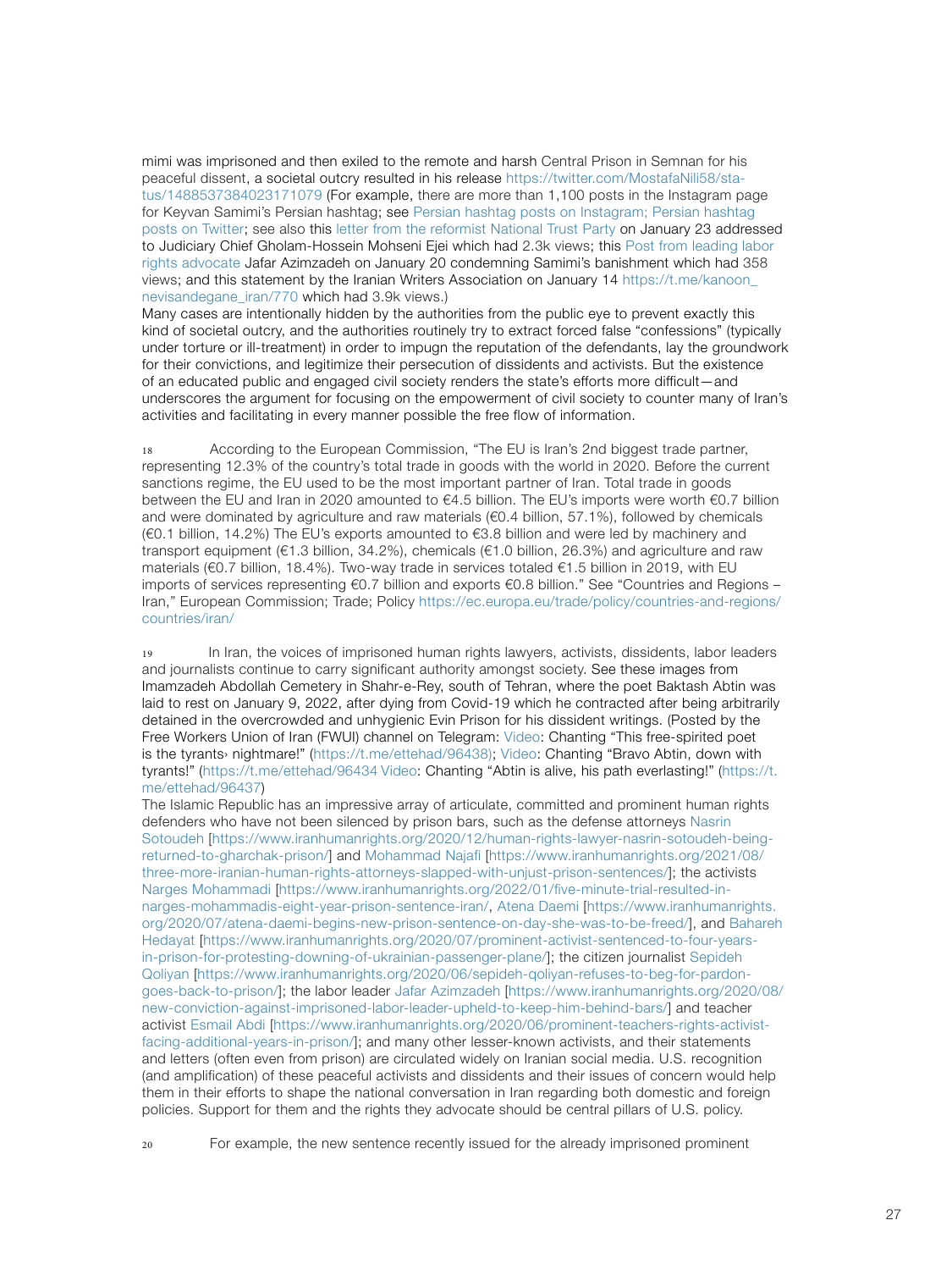<span id="page-27-0"></span>rights activist Narges Mohammadi for her peaceful activism, is not only a new 8-year, 2-month prison sentence (and 74 lashes), but also a two-year ban on all social media communications. The authorities fear her continued advocacy and her reach via Iranian social media. See [https://twitter.com/rahmani](https://twitter.com/rahmanitaghi/status/1486307338353061888?s=12)[taghi/status/1486307338353061888?s=12](https://twitter.com/rahmanitaghi/status/1486307338353061888?s=12)

21 The administration should consult closely with Iranian human rights organizations and experts to stay fully informed on the individual dissidents, activists, human rights defenders and others who have been persecuted by the Iranian authorities, and the state of their cases.

 $22$  Ibid.

23 See the joint statement released on July 19, 2021 by 10 major human rights organizations, "Rights Groups: Iranian Dissidents Remain at Risk Worldwide Without International Action," [https://](https://iranhumanrights.org/2021/07/rights-groups-iranian-dissidents-remain-at-risk-worldwide-without-international-action/) [iranhumanrights.org/2021/07/rights-groups-iranian-dissidents-remain-at-risk-worldwide-without-inter](https://iranhumanrights.org/2021/07/rights-groups-iranian-dissidents-remain-at-risk-worldwide-without-international-action/)[national-action/](https://iranhumanrights.org/2021/07/rights-groups-iranian-dissidents-remain-at-risk-worldwide-without-international-action/)

24 To be sure, the record on the efficacy of sanctions has been mixed, particularly regarding countries that are relatively insulated from the global economy. Yet there are country contexts that have shown the potential impact of human rights sanctions when carefully targeted and rigorously enforced. For example, U.S. sanctions imposed in December 2021 against government and security force members in Bangladesh who have committed serious human rights abuses have reportedly resulted in an abrupt cessation of extrajudicial killings because "many among the elites send their children to Western universities, funnel ill-gotten cash to Western bank accounts and hope to retire to properties in America, Australia, Britain or Canada." See "How sanctions really can improve respect for human rights," The Economist, January 29 2022 edition, [https://www.economist.com/](https://www.economist.com/asia/2022/01/29/how-sanctions-really-can-improve-respect-for-human-rights) [asia/2022/01/29/how-sanctions-really-can-improve-respect-for-human-rights](https://www.economist.com/asia/2022/01/29/how-sanctions-really-can-improve-respect-for-human-rights) Human rights sanctions also have greater potential for buy-in by allies and other countries. Every effort should be made to avoid wide-scale suffering, and should the Iranian authorities improve their human rights record, meaningful sanctions relief should be forthcoming. Indeed, human rights sanctions should not be fronts for more pressure, but rather carefully tied to specific goals regarding Iranian behavior, and eased (or lifted) according to explicit criteria and conditions. In other words, the goal should be to change behavior, not to punish. As discussed by Daniel W. Drezner, any lack of clarity on the goal of sanctions or the actions necessary for their lifting "undermines coercive bargaining, because the targeted actor believes that sanctions will stay in place no matter what they do…. [and] all this behavior is just an exercise in maximizing the economic pain...." Daniel W. Drezner, "What is the plan behind sanctioning Russia? Tell me what makes the Russia sanctions end," Washington Post, March 1, 2022 [https://www.washingtonpost.com/outlook/2022/03/01/what-is-plan-behind-sanctioning](https://www.washingtonpost.com/outlook/2022/03/01/what-is-plan-behind-sanctioning-russia/)[russia/](https://www.washingtonpost.com/outlook/2022/03/01/what-is-plan-behind-sanctioning-russia/)

25 See "Supporting Internet Access and Security for Civil Society in Iran," Center for Human Rights in Iran, April 2021, <https://iranhumanrights.org/wp-content/uploads/Iran-tech-policy.pdf>

26 See the Iran Business Responsibility project [\[https://ibrproject.org/](https://ibrproject.org/)] briefings [[https://](https://ibrproject.org/c/our-work/online-resources/briefings/) [ibrproject.org/c/our-work/online-resources/briefings/\]](https://ibrproject.org/c/our-work/online-resources/briefings/), for example, "Doing Responsible Business in Iran," [\[https://ibrproject.org/our-work/online-resources/briefings/briefing-1-doing-responsible-busi](https://ibrproject.org/our-work/online-resources/briefings/briefing-1-doing-responsible-business-in-iran/)[ness-in-iran/](https://ibrproject.org/our-work/online-resources/briefings/briefing-1-doing-responsible-business-in-iran/)], "Due Diligence for Responsible Business in Iran: Challenges and Recommendations," [[https://ibrproject.org/our-work/online-resources/briefings/briefing-2-due-diligence-for-responsible](https://ibrproject.org/our-work/online-resources/briefings/briefing-2-due-diligence-for-responsible-business-in-iran-challenges-and-recommendations/)[business-in-iran-challenges-and-recommendations/\]](https://ibrproject.org/our-work/online-resources/briefings/briefing-2-due-diligence-for-responsible-business-in-iran-challenges-and-recommendations/), and other IBR briefings on occupational health and safety issues [[https://ibrproject.org/our-work/online-resources/briefings/briefing-3-occupational](https://ibrproject.org/our-work/online-resources/briefings/briefing-3-occupational-health-safety-in-iran/)[health-safety-in-iran/\]](https://ibrproject.org/our-work/online-resources/briefings/briefing-3-occupational-health-safety-in-iran/), environmental and social impact assessments [[https://ibrproject.org/our-work/](https://ibrproject.org/our-work/online-resources/briefings/briefing-5-environmental-and-social-impact-assessments-and-responsible-business-in-iran/) [online-resources/briefings/briefing-5-environmental-and-social-impact-assessments-and-responsible](https://ibrproject.org/our-work/online-resources/briefings/briefing-5-environmental-and-social-impact-assessments-and-responsible-business-in-iran/)[business-in-iran/](https://ibrproject.org/our-work/online-resources/briefings/briefing-5-environmental-and-social-impact-assessments-and-responsible-business-in-iran/)], migrant workers [\[https://ibrproject.org/our-work/online-resources/briefings/briefing-](https://ibrproject.org/our-work/online-resources/briefings/briefing-4-migrant-workers-and-responsible-business-in-iran/)[4-migrant-workers-and-responsible-business-in-iran/\]](https://ibrproject.org/our-work/online-resources/briefings/briefing-4-migrant-workers-and-responsible-business-in-iran/), and other responsible business issues.

27 The impact of human rights sanctions in Iran is affected by the fact that many state officials have relatively little financial involvement with the West; as such they may not be significantly hindered by the imposition of sanctions. Yet it would be a mistake to say there are few financial links and dependencies between high-ranking Islamic Republic rights abusers and the West that have not already been targeted. The U.S. government should consult closely in this capacity with human rights

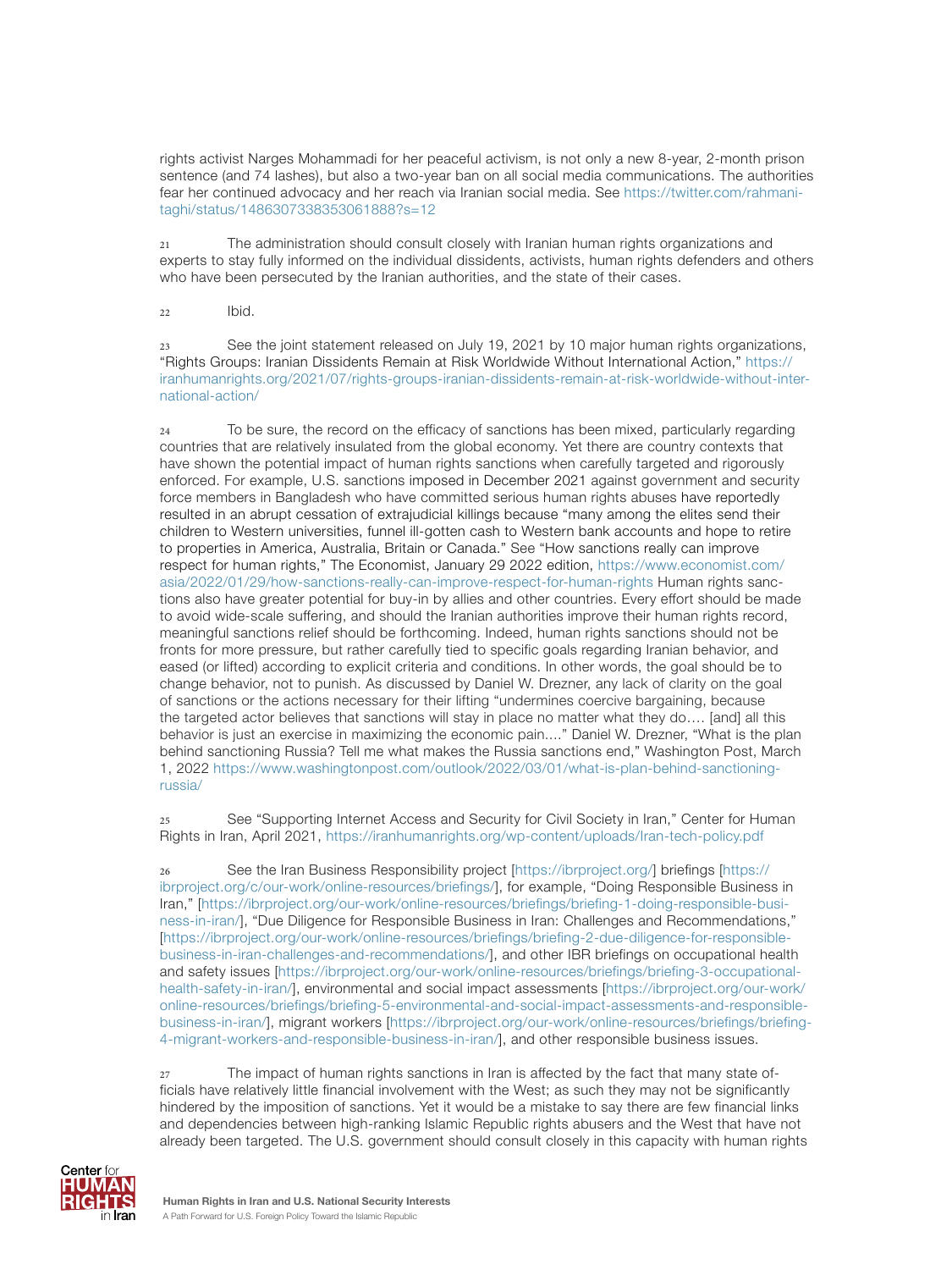<span id="page-28-0"></span>organizations to identify additional actors who are human rights violators in the security and intelligence apparatus, in the judiciary (including in the prisons and detention centers), the police, and so forth, who should be targeted with sanctions. Extensive work should be done to ascertain financial holdings they may have outside the country and any companies in which they may have even partial ownership. Full information regarding company ownership, effective control of a firm, or individuals in a company acting on behalf of others can be hard to obtain. Publicly listed companies provide some information, but, as in many geographies, information can easily be obscured and individuals can act as representatives for others. Less information is available for privately held companies. An entity's ownership or stake may not be clear because it may sit behind other company structures. (See "Due Diligence for Responsible Business in Iran: Challenges and Recommendations," Iran Business Responsibility project, January 2017 [https://ibrproject.org/our-work/online-resources/briefings/](https://ibrproject.org/our-work/online-resources/briefings/briefing-2-due-diligence-for-responsible-business-in-iran-challenges-and-recommendations/) [briefing-2-due-diligence-for-responsible-business-in-iran-challenges-and-recommendations/](https://ibrproject.org/our-work/online-resources/briefings/briefing-2-due-diligence-for-responsible-business-in-iran-challenges-and-recommendations/)

28 These religious foundations/business conglomerates have significant holdings and are dominant players throughout the economy. See for example, "Assets of the Ayatollah," Reuters, November 12, 2013 https://www.reuters.com/investigates/iran/#article/part2; and "How Private is Iran's 'Private' Sector: Doublethink research shows overwhelming government and bonyad ties with Iran›s 'private' sector," DoubleThink, August 15, 2019 [https://doublethink.institute/how-private-is-irans](https://doublethink.institute/how-private-is-irans-private-sector/)[private-sector/;](https://doublethink.institute/how-private-is-irans-private-sector/) and "Iran's Commanding Heights: Privatization and Conglomerate Ownership in the Islamic Republic," Pp. 363-399 in [Crony Capitalism in the Middle East: Business and Politics from](https://www.oxfordscholarship.com/view/10.1093/oso/9780198799870.001.0001/oso-9780198799870-chapter-15)  [Liberalization to the Arab Spring](https://www.oxfordscholarship.com/view/10.1093/oso/9780198799870.001.0001/oso-9780198799870-chapter-15), edited by Ishac Diwan, Adeel Malik, and Izak Atiyas. Oxford: Oxford University Press, 2019.

29 Burke-White, William W., "Human Rights and National Security: The Strategic Correlation" (2004). Faculty Scholarship at Penn Law. 960. [https://scholarship.law.upenn.edu/faculty\\_scholar](https://scholarship.law.upenn.edu/faculty_scholarship/960)[ship/960](https://scholarship.law.upenn.edu/faculty_scholarship/960)

30 Private conversation the Center for Human Rights in Iran held off the record with a senior U.S. policymaker on February 24, 2022.